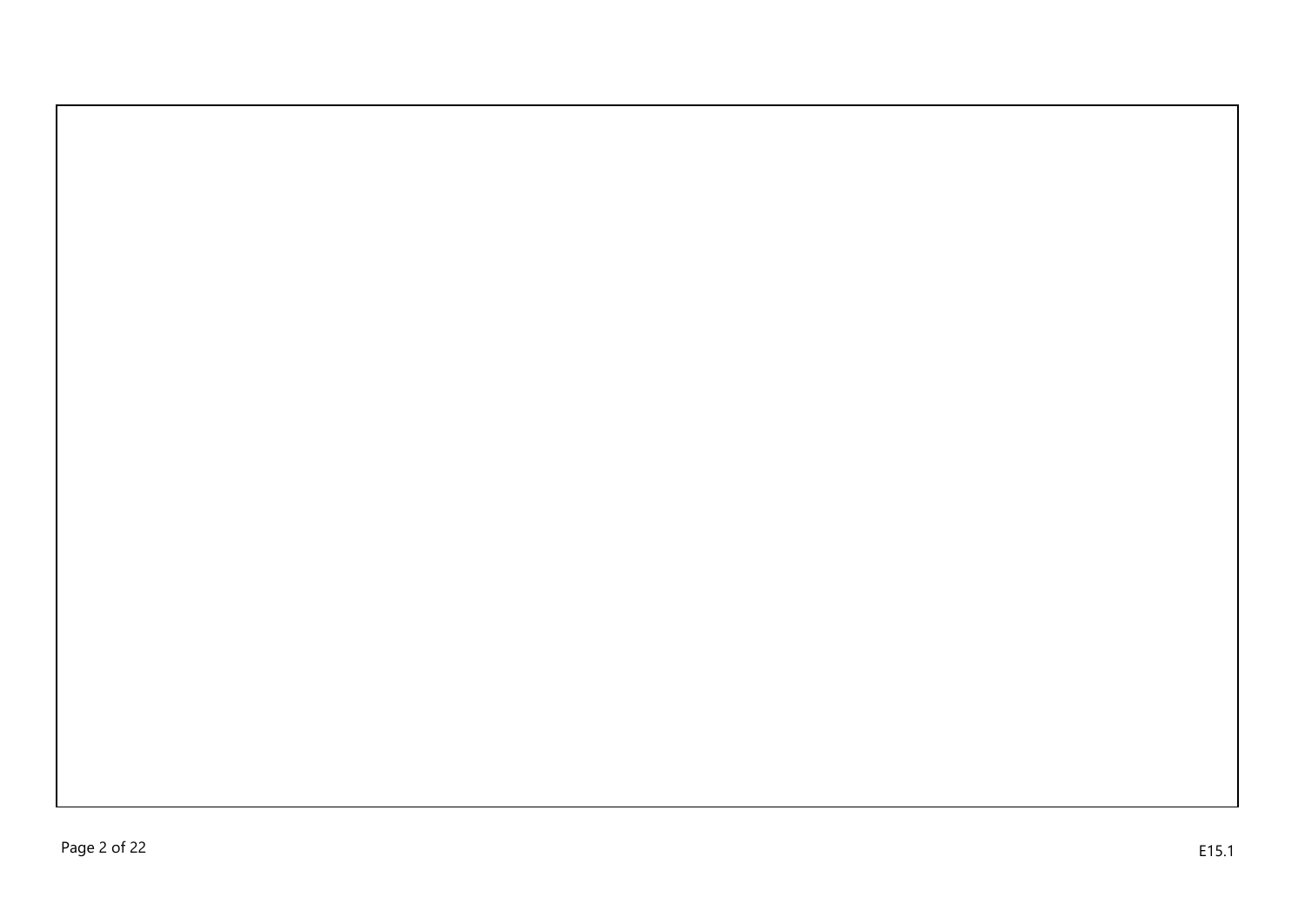| #               | Island           | House Name      | Name                | Sex         | National ID | ، ه ، بر <u>م</u>           | ىئرىتر                                 |
|-----------------|------------------|-----------------|---------------------|-------------|-------------|-----------------------------|----------------------------------------|
|                 | B. Hithaadhoo    |                 |                     |             |             |                             |                                        |
|                 | B. Hithaadhoo    | Copyge          | Fathmath Shakeela   | F           | A121243     | تړېږي                       | توجوجو خيرتى                           |
|                 | GDh. Thinadhoo   |                 |                     |             |             |                             |                                        |
| 2               | GDh. Thinadhoo   | Kandufennage    | Jihaad Ahmed        | M           | A317687     | ئەسەم ئەھەر <sup>ي</sup>    | مے پڑ <i>پر کار د</i>                  |
|                 | Lh. Kurendhoo    |                 |                     |             |             |                             |                                        |
| 3               | Lh. Kurendhoo    | Manzil          | Ali Rasheed         | M           | A165017     | 5 يرىپو پى                  | أركمني المركب وتر                      |
| Male'           |                  |                 |                     |             |             |                             |                                        |
| $\vert 4 \vert$ | Male'            | Ma. Rabeeu Fehi | Ayaad Abdul Gafoor  | M           | A330676     | ور برَه دُ زَرِ             | ג ב גם כסגמב<br>התב הסבת <i>בה ב</i> ב |
| N. Landhoo      |                  |                 |                     |             |             |                             |                                        |
| 5               | N. Landhoo       | <b>Udhares</b>  | Shahula Mohamed     | F           | A202837     | د بر بر <u>م</u>            | شەرقى ئەرەر ئ                          |
|                 | R. Inguraidhoo   |                 |                     |             |             |                             |                                        |
| 6               | R. Inguraidhoo   | Vandhooge       | Aminath Waheeda     | $\mathsf F$ | A160876     | ر ۵ دو د<br>حرمبرور         | مەھ ئىق ئەيدىگە                        |
| 7               | R. Inguraidhoo   | Vandhooge       | Seema Dawood        | F           | A313641     | ر ه دد ،<br>حرمربری         | سوش محمد و                             |
|                 | R. Kandholhudhoo |                 |                     |             |             |                             |                                        |
| 8               | R. Kandholhudhoo | Araairu         | Fathimath Zumra Ali | F           | A318588     | ىر ئىزىر<br>مەئىرىس         | و و ده ده د ک                          |
| R. Kinolhas     |                  |                 |                     |             |             |                             |                                        |
| $\vert$ 9       | R. Kinolhas      | A B Villa       | Nizar Ibrahim       | ${\sf M}$   | A070439     | میں جو محر<br>م             | سرچ ته د همگر د                        |
| $ 10\rangle$    | R. Kinolhas      | A B Villa       | Ibrahim Nizar       | M           | A075736     | يھ ھومڅه<br>م               | رەتزىر سەتر                            |
| 11              | R. Kinolhas      | A B Villa       | Ahmed Mufeed        | M           | A146959     | يھ ھومڅه<br>م               | رەر <i>دې</i> دېگر                     |
| 12              | R. Kinolhas      | A B Villa       | Fauziyya Hassan     | F           | A243375     | نه <sub>ح</sub> ومتر<br>موس | زرم والملح المراكب والملح              |
| $ 13\rangle$    | R. Kinolhas      | A B Villa       | Fathimath Fazna     | F           | A243392     | ى<br>مەھ بە                 | توجوخا توكانتر                         |
| 14              | R. Kinolhas      | Alimasge        | Yaugoob Ali         | M           | A158542     | رزوجه شويح                  | ת כבר ב                                |
| 15              | R. Kinolhas      | Alimasge        | Ali Zakariyya       | M           | A243302     | لأعرجه سفوته                |                                        |
| 16              | R. Kinolhas      | Alimasge        | Khadheeja Ali       | F           | A243305     | لأمرخ سفو                   | تزمرق أأأمر                            |
| 17              | R. Kinolhas      | Alimasge        | Adheela Ali         | E           | A243314     | لأوديدهم                    | ړېږ ته کړ                              |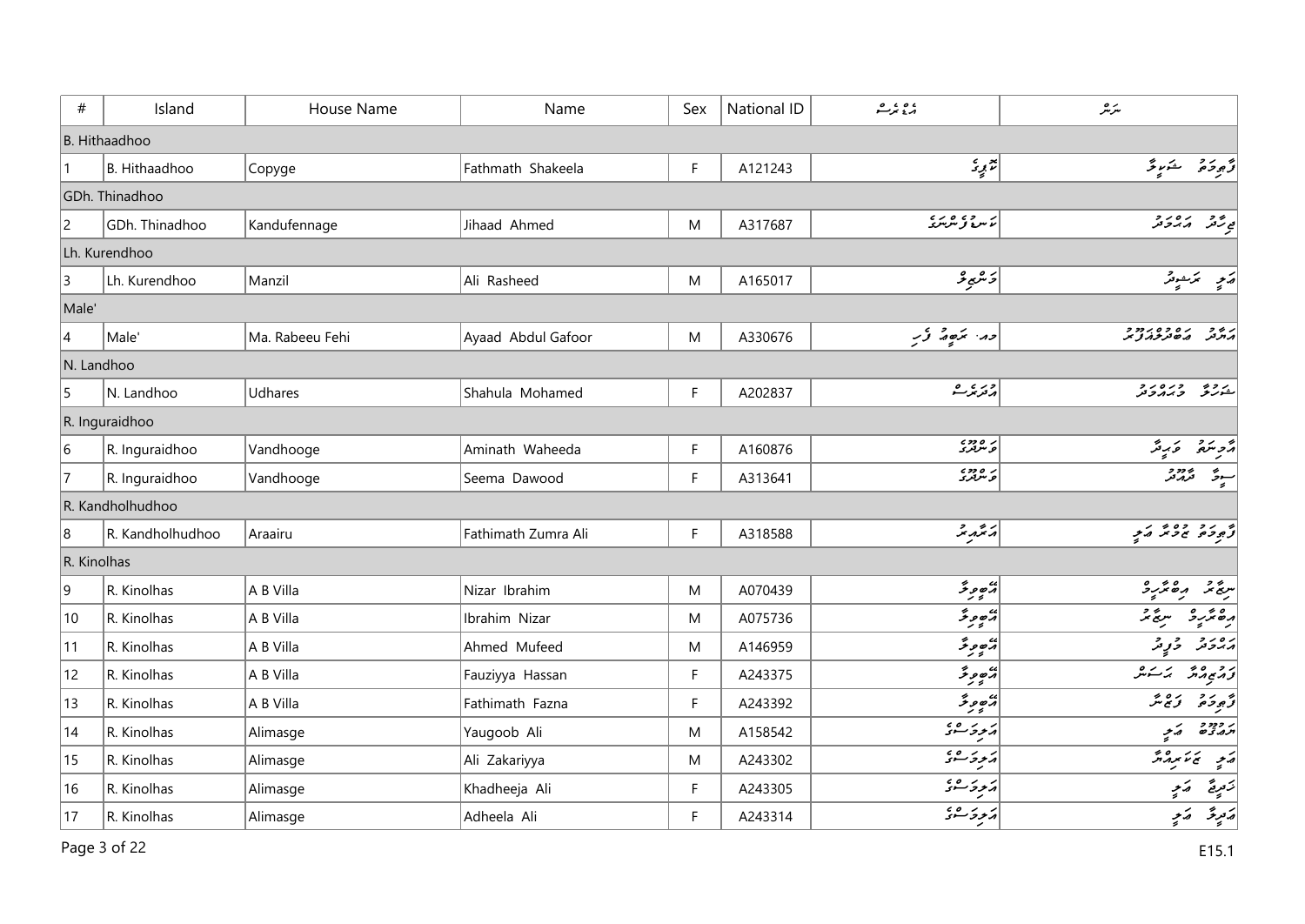| 18 | R. Kinolhas | Alimasge      | Arifa Ali                  | F           | A243315 | وسرخ وعميمي                   | $\frac{5}{6}$ $\frac{5}{3}$                                                                                                                                                                                                                                                                                         |
|----|-------------|---------------|----------------------------|-------------|---------|-------------------------------|---------------------------------------------------------------------------------------------------------------------------------------------------------------------------------------------------------------------------------------------------------------------------------------------------------------------|
| 19 | R. Kinolhas | Alithari      | Aboobakuru Ali             | M           | A243451 | وكمتوهومر                     |                                                                                                                                                                                                                                                                                                                     |
| 20 | R. Kinolhas | Alithari      | Hajara Easa                | $\mathsf F$ | A243460 | وكمترهوسر                     | $\frac{1}{2}$ $\frac{1}{2}$ $\frac{1}{2}$ $\frac{1}{2}$ $\frac{1}{2}$ $\frac{1}{2}$ $\frac{1}{2}$ $\frac{1}{2}$ $\frac{1}{2}$ $\frac{1}{2}$ $\frac{1}{2}$ $\frac{1}{2}$ $\frac{1}{2}$ $\frac{1}{2}$ $\frac{1}{2}$ $\frac{1}{2}$ $\frac{1}{2}$ $\frac{1}{2}$ $\frac{1}{2}$ $\frac{1}{2}$ $\frac{1}{2}$ $\frac{1}{2}$ |
| 21 | R. Kinolhas | Alithari      | Aishath Niyama             | F.          | A243469 | وكمعرضو                       |                                                                                                                                                                                                                                                                                                                     |
| 22 | R. Kinolhas | Alithari      | Ali Riza                   | M           | A243471 | وكمعرض                        | ەيم برگى<br>ئەنبەر كەسىر                                                                                                                                                                                                                                                                                            |
| 23 | R. Kinolhas | Alivaage      | Zakheera Hussain           | $\mathsf F$ | A242690 | بزوج                          |                                                                                                                                                                                                                                                                                                                     |
| 24 | R. Kinolhas | Anoanaage     | Sharuma Jaufar             | F           | A154817 | ر ۾ ءِ ۽<br>مرس               | 2, 2, 2, 3, 4                                                                                                                                                                                                                                                                                                       |
| 25 | R. Kinolhas | Arutha        | Abdul Hameed Yoosuf        | M           | A012573 | ر ور<br>مربره                 | ן פרסן כר כר כר<br>הפתוטות מיית                                                                                                                                                                                                                                                                                     |
| 26 | R. Kinolhas | Arutha        | Fathimath Bishaara         | F           | A236583 | ر و ر<br>مرس                  | و د د هشتگی<br>گروه هشتگی                                                                                                                                                                                                                                                                                           |
| 27 | R. Kinolhas | Arutha        | Aminath Rizma Abdul Hameed | F           | A241829 | ەر بەر                        |                                                                                                                                                                                                                                                                                                                     |
| 28 | R. Kinolhas | Arutha        | Samiyya Hussain            | F           | A243170 | ر ور<br>مرسم                  | سكوروش بركستهر مثل                                                                                                                                                                                                                                                                                                  |
| 29 | R. Kinolhas | Asseyri       | Rassam Abdul Razzaq        | M           | A236934 | لئەھمىسىر                     | נם שיר נסיכם ניסיבי<br>מגנייכ גם <i>נגמימים</i> ב                                                                                                                                                                                                                                                                   |
| 30 | R. Kinolhas | Athamaage     | Abdul Jaleel Abdul Rahman  | M           | A023952 | ر ر د »<br>پره <del>و</del> و |                                                                                                                                                                                                                                                                                                                     |
| 31 | R. Kinolhas | Athamaage     | Shareefa Hassan            | $\mathsf F$ | A243149 | ر ر د »<br>پره د د            | ختيروٌ - يَا شكرها                                                                                                                                                                                                                                                                                                  |
| 32 | R. Kinolhas | Athamaage     | Dhiyaana Gasim             | F           | A243234 | ر ر د »<br>پره <del>د</del> د | <sub>فرم</sub> ر میں شریف کے سر                                                                                                                                                                                                                                                                                     |
| 33 | R. Kinolhas | Chaandhaneege | Yoosuf Ibrahim             | M           | A243340 | ڭۇس <sub>ل</sub> رىترىپرىد    | $5 - 20 - 22$                                                                                                                                                                                                                                                                                                       |
| 34 | R. Kinolhas | Fanas         | Saeed Moosa                | M           | A011059 | ۇ ئىزىشە                      | أسكه فرقم المحرج مستكم                                                                                                                                                                                                                                                                                              |
| 35 | R. Kinolhas | Fanas         | Salma Hussain              | F           | A133026 | ۇ ئىزىشە                      | رەپ جەسىر ش                                                                                                                                                                                                                                                                                                         |
| 36 | R. Kinolhas | Fehi Villa    | Ahmed Hussain              | M           | A069058 | ۇروڭر                         |                                                                                                                                                                                                                                                                                                                     |
| 37 | R. Kinolhas | Fehi Villa    | Ahmed Shafeeq              | M           | A081005 | ۇرە ۋ                         | پرور د سکوری                                                                                                                                                                                                                                                                                                        |
| 38 | R. Kinolhas | Fehi Villa    | Iqbal Hussain              | M           | A128793 | ۇروگە<br>مەم                  | مققوم برختم                                                                                                                                                                                                                                                                                                         |
| 39 | R. Kinolhas | Fehi Villa    | Safoora Hussain            | $\mathsf F$ | A156924 | ۇروگ                          | سۇنىڭ برگىدىش                                                                                                                                                                                                                                                                                                       |
| 40 | R. Kinolhas | Fehi Villa    | Sobira Abdul Rahman        | F           | A242839 | ۇروڭر                         | د ده ده ده ده ده و ده و                                                                                                                                                                                                                                                                                             |
| 41 | R. Kinolhas | Fehi Villa    | Shabana Hussain            | F           | A243031 | ۇر <sub>ە</sub> ۋ             | أشوقة متر مريد                                                                                                                                                                                                                                                                                                      |
| 42 | R. Kinolhas | Fehi Villa    | Badheeu Hussain            | M           | A243032 | ۇروڭ                          | قويد بالمسكر مثر                                                                                                                                                                                                                                                                                                    |
| 43 | R. Kinolhas | Fehi Villa    | Aishath Hussain            | F           | A243037 | اؤرو پ <sup>چ</sup>           | أقرم شوقو برسكهر مثل                                                                                                                                                                                                                                                                                                |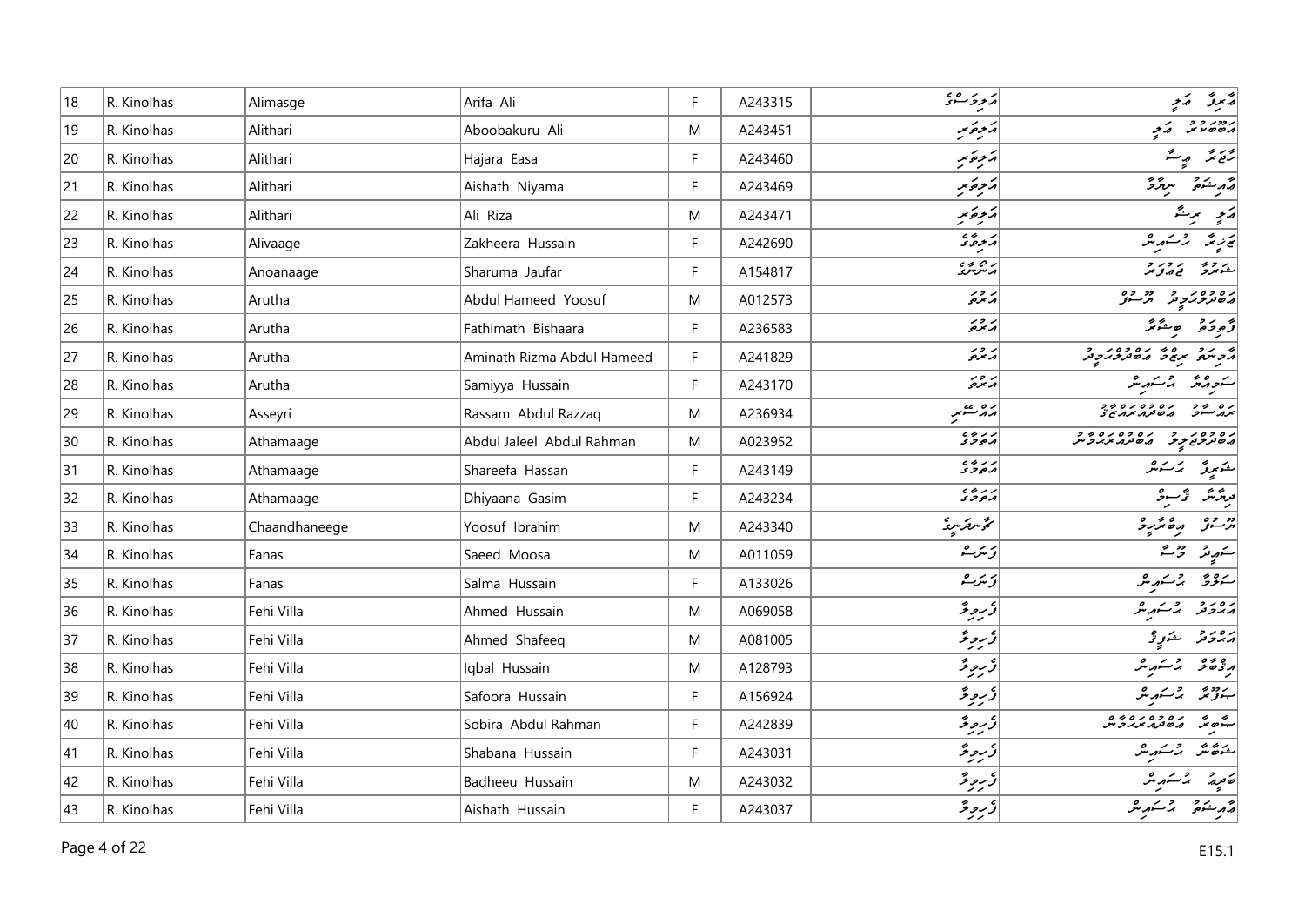| 44 | R. Kinolhas | Fehivina         | Samaahath Saeed          | F           | A236894 | ۇروپىر<br>مەم                          | سوپرو سوپر                                                  |
|----|-------------|------------------|--------------------------|-------------|---------|----------------------------------------|-------------------------------------------------------------|
| 45 | R. Kinolhas | Fehivina         | Aminath Shahma           | F           | A243178 | ء<br>قرىر جە ئىتر                      | أراد المستحرات والمحرج                                      |
| 46 | R. Kinolhas | Feyrugasdhoshuge | Musthafa Abdul Haris     | M           | A157986 | ، پر و ر ه پر و ،<br>د سر کستورنزی     | د ه ره د ده ده پر ه<br>د جون ماه ترورگران                   |
| 47 | R. Kinolhas | Feyrugasdhoshuge | Shifana Abdul Haris      | F           | A231012 | ده و ر _ ه مو و ء<br>قریمری سسوتس مر   | ره وه د مر ه<br>پره تربر <i>کر</i><br>ىشە تۇ ئىگر           |
| 48 | R. Kinolhas | Feyrugasdhoshuge | Maryam Athika            | F           | A236632 | دے ورصور و د<br>قریمری سستمبرمری       | ر ه ر ه<br><del>و</del> بربرو<br>رژه ژ                      |
| 49 | R. Kinolhas | Feyrugasdhoshuge | Abdul Haris Abdul Rahman | M           | A242325 | در و بر و د و د<br>تو بر د کستونرنزی   | ره وه په مهم ده وه ره په و<br>هام ترم ترم هم هم تر مر تر تر |
| 50 | R. Kinolhas | Feyrugasdhoshuge | Aminath Sana             | F           | A242333 | ده و ر . ه پو و ،<br>تو بوی سستمبروی   | ړې سرچه ځې سترسر                                            |
| 51 | R. Kinolhas | Feyrugasdhoshuge | Fathimath Saaida         | $\mathsf F$ | A242339 | ده و ر ره پو و د<br>تو بود سوترىرد     | ۇ بۇ ئەستىرلىگە                                             |
| 52 | R. Kinolhas | Feyrugasdhoshuge | Ameena Moosa             | F           | A243222 | دے ورصوری<br>قریمری سنگرمزی            | أربا الملح المحمد المستقر                                   |
| 53 | R. Kinolhas | Finifenmaage     | Mausooma Moosa           | F           | A123605 | ار سوءِ عدد ۽                          | د دره در ک                                                  |
| 54 | R. Kinolhas | Finifenmaage     | Moosa Hussain            | M           | A155876 | ار سرو مرد ؟<br>م                      | اژ شه پر شهر مثر                                            |
| 55 | R. Kinolhas | Finifenmaage     | Mausooda Moosa           | F           | A158737 | ر سرگە شر <sup>ى ي</sup>               | ر د ددې د دغ                                                |
| 56 | R. Kinolhas | Finifenmaage     | Mauroofa Moosa           | F           | A158738 | لو بىرى مىردى<br>كىرىدىگە              | ر و دور.<br>تر پرسرتر<br>د میشه                             |
| 57 | R. Kinolhas | Finifenmaage     | Minhath Abdulla          | $\mathsf F$ | A243474 | ار سرو عدد عدد ا                       | حسبكم كالهقرالله                                            |
| 58 | R. Kinolhas | Finifenmaage     | Shujaau Moosa            | M           | A243504 | ار سره مقر<br>په سره شرچ د             | دوم ده م                                                    |
| 59 | R. Kinolhas | <b>Five Star</b> | Ahmed Rashad             | M           | A149443 | ۇ برۇ شۇ ئىر                           | ره رو برگور<br>پرېدونر برخونر                               |
| 60 | R. Kinolhas | Five Star        | Sausan Ahmed             | F           | A237025 | ۇرۇشقۇر                                | سەرسىدى بەردىر                                              |
| 61 | R. Kinolhas | Five Star        | Shifa Ahmed              | F           | A243612 | ۇ برۇ شەھۇبر                           | خوتر - م پر د تر                                            |
| 62 | R. Kinolhas | Five Star        | Thoha Ahmed              | M           | A243616 | ۇرۇشقۇر                                | يوش برور و                                                  |
| 63 | R. Kinolhas | Five Star        | Afeefa Ahmed             | $\mathsf F$ | A243618 | ۇرۇشۇ ئە                               | پروژبر<br>ړ <sub>نو</sub> ژ                                 |
| 64 | R. Kinolhas | Five Star        | Mohamed Thohir           | M           | A243619 | ازره قسقع<br>-                         | ورەر د پرېژ                                                 |
| 65 | R. Kinolhas | Five Star        | Aishath Faraha           | F           | A243620 | ۇ برۇ شۇ ئىر                           | مەر خىلى ئى ئىرك                                            |
| 66 | R. Kinolhas | Fiyaathoshige    | Abdul Sattar Zakariyya   | M           | A001798 | و پژ <sub>یخ مرد</sub> ً               | נסכם נסמכ נגם מי                                            |
| 67 | R. Kinolhas | Fiyaathoshige    | Nizar Zakariyya          | M           | A144886 | و پر پر ہ<br>پر مربح سربر              | יתוב ב בל באת                                               |
| 68 | R. Kinolhas | Fiyaathoshige    | Hawwa Ahmed              | F           | A242396 | و پھر ہے<br>تر مرکب سر                 | برە پە<br>ەر دەر                                            |
| 69 | R. Kinolhas | Fiyaathoshige    | Abidha Zakariyya         | F           | A242398 | و پژ <sub>یخ مر</sub> با<br>تر پژه مرد | הם בצ' באת ה                                                |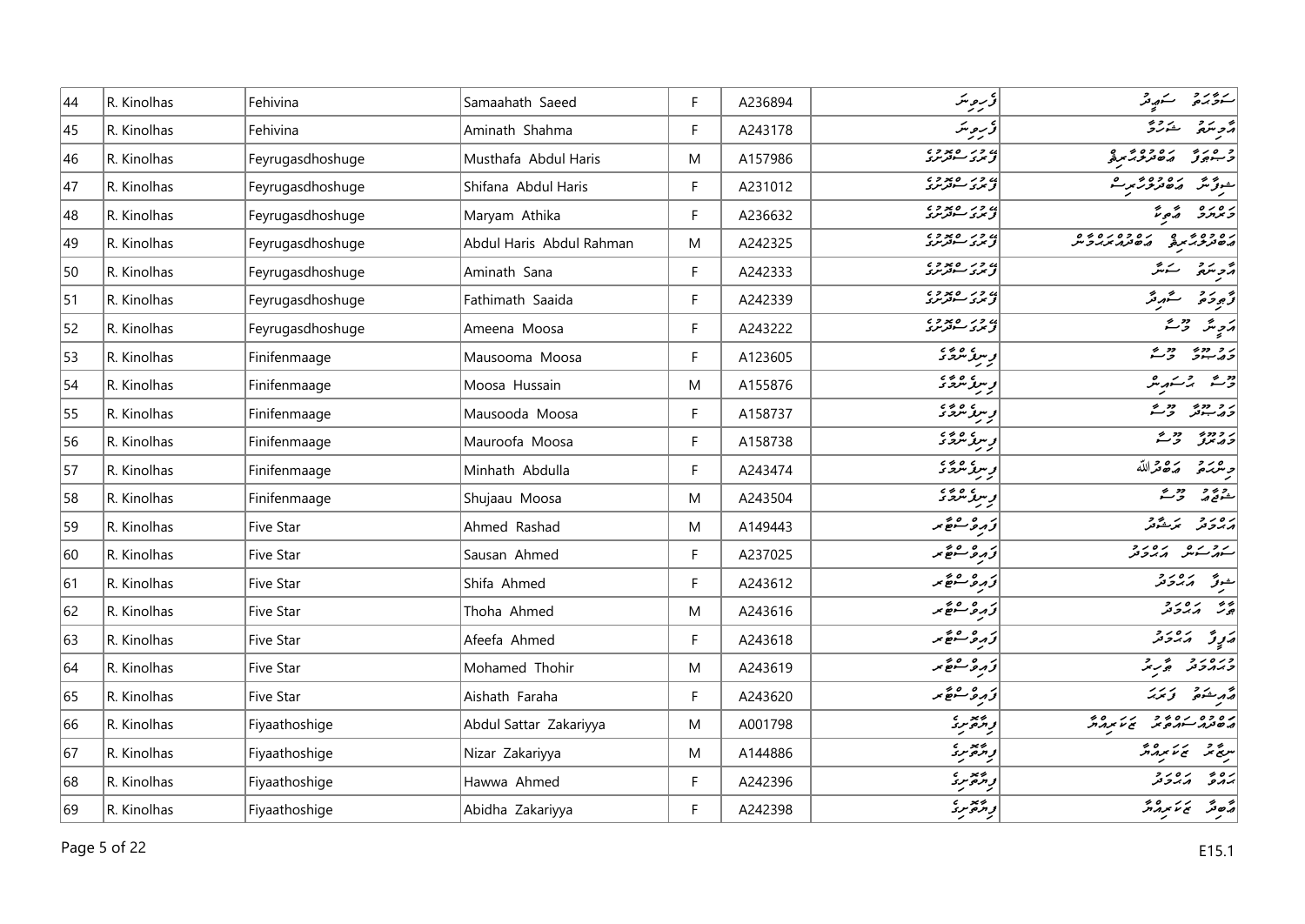| 70           | R. Kinolhas | Fiyaathoshige | Arifa Hanim           | F | A242401 | و پر پر<br>رگرچ مر <sub>ک</sub>     | ر مصر پر<br>ەتىرۇ                                                                 |
|--------------|-------------|---------------|-----------------------|---|---------|-------------------------------------|-----------------------------------------------------------------------------------|
| 71           | R. Kinolhas | Fonifonimaage | Gasim Hassan          | M | A098108 | ېز سرچ سرچ <sup>ي</sup>             | پ <sub>چ</sub> سەھ<br>برسەيىتىر                                                   |
| 72           | R. Kinolhas | Fonifonimaage | Shameem Gasim         | M | A143062 | دسمبر سرچ <sup>ج</sup>              | سچ سبور<br>ر<br>ڪو و                                                              |
| 73           | R. Kinolhas | Fonifonimaage | Hassan Sameeh         | M | A236943 | ىز سرتر سرچ <sup>ى</sup>            | ىز سەيىتىر<br>سەدىر                                                               |
| 74           | R. Kinolhas | Fonifonimaage | Aminath Sakha         | F | A236947 | بې <sub>سر</sub> تورځ <sub>ځ</sub>  | أأترسم<br>رىرچ                                                                    |
| 75           | R. Kinolhas | Gaskara       | Ibrahim Nasir         | M | A050019 | ىر ھەئەبىر                          | ەھ ئۈر ۋ<br>ىئرىبىدىر                                                             |
| 76           | R. Kinolhas | Gaskara       | Ahmed Alsan           | M | A236987 | ىر ھەئەبجە                          | גפנק גלגול                                                                        |
| 77           | R. Kinolhas | Gaskara       | Zameera Ismail        | F | A242759 | ر ھ.<br>ئەسىرىمىر                   | خوړ روځوړ                                                                         |
| 78           | R. Kinolhas | Golden Shower | Ismail Gasim          | M | A098300 | ە ە رەپەر<br>ئەمەنى مىرسۇم ئىر      | وستوفيو في و                                                                      |
| 79           | R. Kinolhas | Gulbakaage    | Easa Ali              | M | A144490 | وه رپر د<br>د <del>گر</del> ه مړ    | $\frac{2}{3}$<br>$\frac{2}{3}$<br>$\frac{2}{3}$<br>$\frac{2}{3}$<br>$\frac{2}{3}$ |
| 80           | R. Kinolhas | Gulbakaage    | Mariyam Shadiya       | F | A236777 | و ه ر پر پر<br>د <del>تر</del> ن مر | ے محمد ہو<br>مشاہد ہو                                                             |
| 81           | R. Kinolhas | Gulbakaage    | Ramla Easa            | F | A242745 | و ه ر پر پر<br>د نوه مړ             | وستم<br>رە ئە<br>ئىرى ئى                                                          |
| 82           | R. Kinolhas | Gulbakaage    | Aminath Raufa         | F | A242748 | و و ر د ء<br>د نوه ما د             | أأوسكة المرووم                                                                    |
| 83           | R. Kinolhas | Gulshan       | Abdul Gafoor Yoosuf   | M | A053191 | و و <sub>شک</sub> ر                 | גם כם גבב – כב כם<br>השישת באת באי ית                                             |
| 84           | R. Kinolhas | Gulshan       | Saheema Moosa         | F | A061559 | <sup>و و</sup> شتر ش                | سەرپە ئۇسە                                                                        |
| 85           | R. Kinolhas | Guraha        | Fathimath Rafa        | F | A236887 | ح مربر<br>مح <b>س</b> مربر          | وٌ و دو گرو                                                                       |
| 86           | R. Kinolhas | Guraha        | Aishath Abdul Gaadir  | F | A243284 | و بر بر<br>ئ                        | د در ده ده ده در د<br>مگرشوی مان مورد در مر                                       |
| 87           | R. Kinolhas | Havaasaa      | Abdul Haseeb Hassan   | M | A143061 | رۇشە                                | גם כסן הם הארבות                                                                  |
| 88           | R. Kinolhas | Havaasaa      | Azeeza Ali            | F | A243308 | ر پۇشە                              | أرسم تحجم أأتراحي                                                                 |
| 89           | R. Kinolhas | Havaasaa      | Aishath Afura         | F | A331594 | ر پۇشە                              | و دره ده و                                                                        |
| $ 90\rangle$ | R. Kinolhas | Havaasaa      | Aminath Asraar        | F | A331604 | رۇشە                                | הכיתם ה-2010                                                                      |
| 91           | R. Kinolhas | Haveyli       | Zunaira Hassan        | F | A125457 | ريمو                                | ىم ئىرىد كە ئەسكەش                                                                |
| 92           | R. Kinolhas | Haveyli       | Abdul Muhaimin Hassan | M | A241595 | ريمو                                | ג <sub>ם בפ</sub> כל גם גבות                                                      |
| 93           | R. Kinolhas | Haveyli       | Shamiya Hassan        | F | A241780 | رەيە<br>رەبىر                       | شَوِيرٌ يَا سَمَسْ                                                                |
| 94           | R. Kinolhas | Hiyaavahi     | Abdul Haleem Abdulla  | M | A084616 | رېژوَر                              | مقصر من الله                                                                      |
| 95           | R. Kinolhas | Hiyaavahi     | Fathimath Shanee      | F | A236982 | رېژۀ ر                              | ژودۇ شېر                                                                          |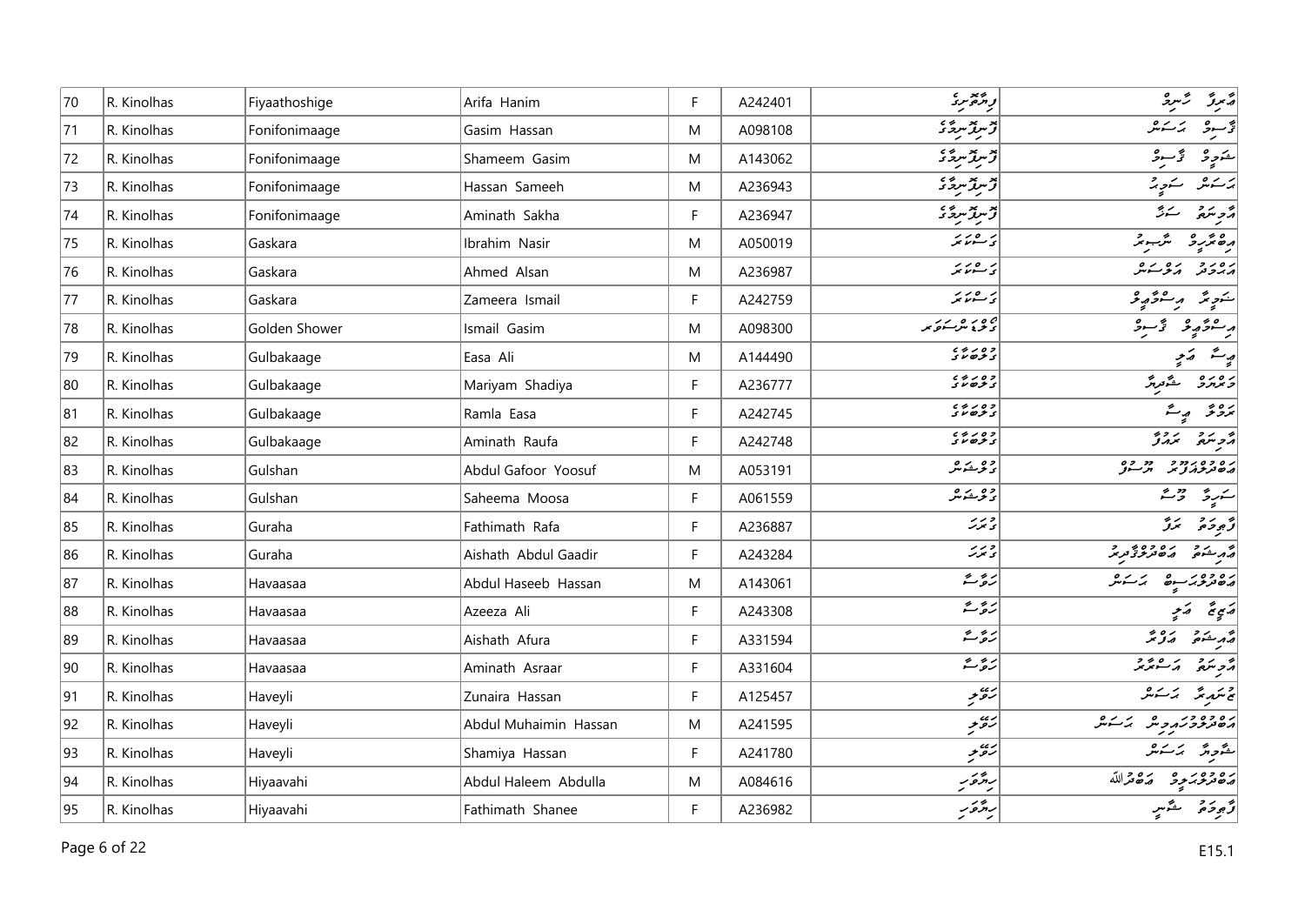| 96  | R. Kinolhas | Hiyaavahi         | Rashidha Easa            | F           | A242738 | ىرە پەترىپ                     |                                                                                        |
|-----|-------------|-------------------|--------------------------|-------------|---------|--------------------------------|----------------------------------------------------------------------------------------|
| 97  | R. Kinolhas | Hiyaavahi         | Aminath Fazla            | F           | A243259 | ىرە پەر                        | نگرېندنگر پوځلنگو<br>مگرچين کې کوي کې کالو                                             |
| 98  | R. Kinolhas | Huvandhumaage     | Aminath Ziuna            | F           | A243225 | و ر<br>ره سربرو د              | أزويته بمارش                                                                           |
| 99  | R. Kinolhas | Janbuge           | Abdul Wahid Ahmed        | M           | A001483 | ر ۵ ۶ ء<br>قع سرچ <sub>ک</sub> | ג 2000 - 2000 ב<br>הפינגפליניה הייכית                                                  |
| 100 | R. Kinolhas | Janbuge           | Ahmed Hussain            | M           | A061359 | ر ۵ و ٤<br>قع سر <i>ه ی</i>    | ره د د د مرکز مرکز<br>امریز د مرکز مرکز                                                |
| 101 | R. Kinolhas | Janbuge           | Mohamed Mueen            | M           | A094723 | ر ۵ و ٤<br>قع سرچه ی           | ورەر دەپر                                                                              |
| 102 | R. Kinolhas | Janbuge           | Wasif Ahmed              | M           | A113683 | ر د د ء<br>تع سرچ <sub>ک</sub> | ۇجۇ مەددىر                                                                             |
| 103 | R. Kinolhas | Janbuge           | Ashraf Ahmed             | M           | A128855 | ر ۵ و ٤<br>قع سرچه ی           | ر ۲۵۰۵ بره د و                                                                         |
| 104 | R. Kinolhas | Janbuge           | Aneesa Abubakuru         | F.          | A149916 | ر ۵ ۶ ء<br>قع سر <i>ھ ی</i>    | $7.7777$<br>x v © © N<br> پرسریے                                                       |
| 105 | R. Kinolhas | Janbuge           | Saaraa Ahmed             | F.          | A242349 | ر و و ء<br>قع سرچ <sub>ک</sub> | رويز درور                                                                              |
| 106 | R. Kinolhas | Janbuge           | Niyaz Ahmed              | M           | A242351 | ر ۵ و ۶<br>قع سر <i>ه ی</i>    | سروشح<br>بر 2 ر ح<br>م <i>ر</i> بر <del>و</del> تر                                     |
| 107 | R. Kinolhas | Janbuge           | Aminath Leeza            | F           | A242359 | ر ۵ و ٤<br>قع سرچه ی           | ومحر المستحقق المحيض                                                                   |
| 108 | R. Kinolhas | Jeymuge           | Ismail Abdul Qadir       | M           | A072520 | ړے و پر<br>مخ <b>ر</b> حر      | ر صور و در دوره در د<br>مرسوم در در مورد در د                                          |
| 109 | R. Kinolhas | Jeymuge           | Ishaq Abdul Qadir        | M           | A082562 | ړ، و ع<br>قع تر تر             | و مشتری در دوره در د                                                                   |
| 110 | R. Kinolhas | Jeymuge           | Abdul Gadir Abdul Rahman | M           | A243279 | ړ، و ع<br>قع تر <sub>ک</sub>   | ر ٥ د ٥ د م . د ٥ د <del>٥ د ٥ د ٥ د ٥</del><br>مان مورو تورير مان مان مان مان مورو مس |
| 111 | R. Kinolhas | Jeymuge           | Hajara Hussain           | $\mathsf F$ | A243286 | ړ، و ع<br>قع تر <sub>ک</sub>   | موسيق بر شهر مثر                                                                       |
| 112 | R. Kinolhas | Jeymuge           | Zulaikha Abdul Gadir     | F.          | A243288 | ړ، و ع<br>قع تر <sub>ک</sub>   |                                                                                        |
| 113 | R. Kinolhas | Jeymuge           | Zulfa Abdul Gadir        | $\mathsf F$ | A243291 | ړ، و ع<br>قع تر <sub>ک</sub>   | وه و ده وه د بر د<br>محرق مان مورد توس                                                 |
| 114 | R. Kinolhas | Jeymuge           | Rahuma Abdul Gadir       | F           | A243294 | ړ، و ،<br>قع تر ک              | رە ئەرەپەر تەر                                                                         |
| 115 | R. Kinolhas | Jeymuge           | Aminath Zidhuna          | F           | A243295 | پے و ن<br>  فع و ن             | وحريتكم بموقرينك                                                                       |
| 116 | R. Kinolhas | Kashmeeru Vaadhee | Abdul Nasir Zakariyya    | M           | A064301 | مَ ۖ شُعْرٍ مِّرْءٌ مِرِ       |                                                                                        |
| 117 | R. Kinolhas | Kashmeeru Vaadhee | Simla Zakariyya          | F           | A120807 | <br>  با شوچ برگویر            | תכל שיתחת                                                                              |
| 118 | R. Kinolhas | Kashmeeru Vaadhee | Firag Zakariyya          | M           | A128520 | يَدْ شَعْرٍ مِرْءً مَدٍ        | رِ پُرُوْ بِمَا بِرِ مِنْ                                                              |
| 119 | R. Kinolhas | Kashmeeru Vaadhee | Abidha Zakariyya         | F.          | A242779 | ئەشقۇ ئىرقە تىر                | הם בי שיתחת                                                                            |
| 120 | R. Kinolhas | Kashmeeru Vaadhee | Asima Zakariyya          | $\mathsf F$ | A242784 | يَدْ شَعْرٍ مِرْءً مَدِ        | أقسبرق تماميهم                                                                         |
| 121 | R. Kinolhas | Kashmeeru Vaadhee | Imran Zakariyya          | M           | A242818 | <br>  با ڪوچ برگور             | פיציית המתפית                                                                          |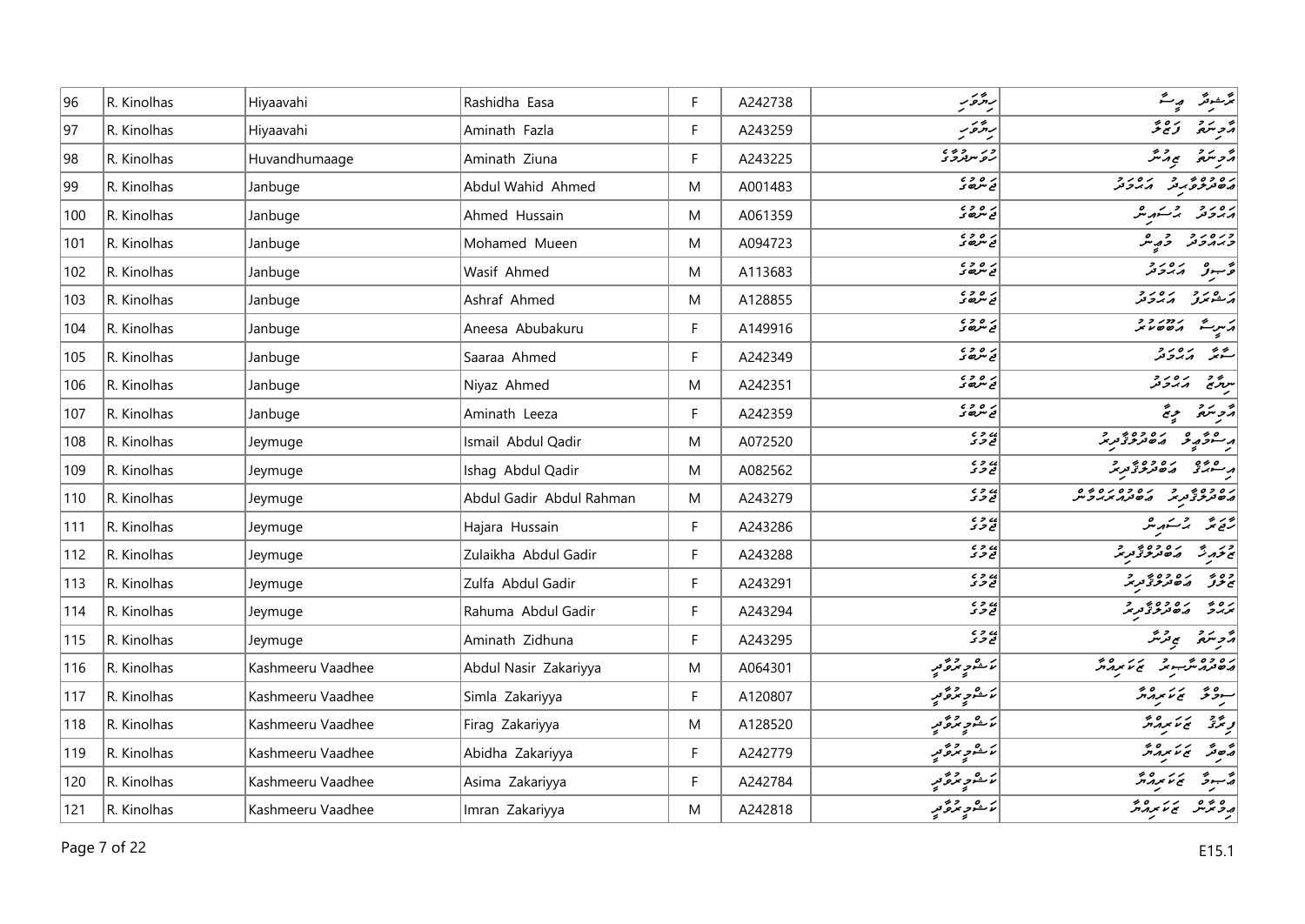| 122 | R. Kinolhas | Kokaahiyani  | Naufal Abdul Hannan        | M           | A157987 | لتمتم سر يزيبر                                                                                                                                                                                                                                      | ره وه ره ده.<br>پره تربر سرس<br>ىئەترىۋ                                     |
|-----|-------------|--------------|----------------------------|-------------|---------|-----------------------------------------------------------------------------------------------------------------------------------------------------------------------------------------------------------------------------------------------------|-----------------------------------------------------------------------------|
| 123 | R. Kinolhas | Kokaahiyani  | Abdul Hannan Yoosuf        | M           | A243416 | لتمتم سر يزمىر                                                                                                                                                                                                                                      | دد وه<br>در سوو<br>ر ه و ه د ه رو .<br>پرې تربر سرسرس                       |
| 124 | R. Kinolhas | Kokaahiyani  | Nafsaana Abdul Hannan      | F           | A243417 | تزنڈ سر پیکسیہ                                                                                                                                                                                                                                      | ره شه ده ده ده ده<br>سرو شهر می موجد سرس                                    |
| 125 | R. Kinolhas | Kokaahiyani  | Mohamed Ziyad              | M           | A243419 | لتمتم سر يزمىر                                                                                                                                                                                                                                      | כנסנכ<br>כגובבת החבר                                                        |
| 126 | R. Kinolhas | Kokaahiyani  | Aishath Ziyadha            | F.          | A243422 | # ئەسەر ئەسەر                                                                                                                                                                                                                                       | و د شرح مح تر د کر<br>م                                                     |
| 127 | R. Kinolhas | Kokaahiyani  | Nahidha Hassan             | F           | A243423 | ىيز ئەر بەر<br>باش ئەر بىر بىر                                                                                                                                                                                                                      | لتربرقر الاستانتر                                                           |
| 128 | R. Kinolhas | Kokaahiyani  | Ahmed Navaaf               | M           | A255968 | ليعتمر يئرسه                                                                                                                                                                                                                                        | ره رو دره                                                                   |
| 129 | R. Kinolhas | Lady Bird    | Ramiza Easa                | F           | A242736 | $\begin{array}{c} \circ \underset{\mathbf{z}}{\circ} \\ \mathbf{z} \circ \underset{\mathbf{z}}{\circ} \end{array}$                                                                                                                                  | پر <sub>ونج و</sub> ت                                                       |
| 130 | R. Kinolhas | Lady Bird    | Hamid Ali                  | M           | A242776 | $\frac{1}{2}$                                                                                                                                                                                                                                       | يُروِرُ الْمَيْ                                                             |
| 131 | R. Kinolhas | Lady Bird    | Mariyam Naila              | F           | A337303 | $\begin{bmatrix} 0 & \stackrel{\prime}{\sim} & \stackrel{\prime}{\sim} \\ \stackrel{\prime}{\sim} & \stackrel{\prime}{\sim} & \stackrel{\prime}{\sim} \\ \stackrel{\prime}{\sim} & \stackrel{\prime}{\sim} & \stackrel{\prime}{\sim} \end{bmatrix}$ | وبرده<br>ىئىر قر                                                            |
| 132 | R. Kinolhas | Light Corner | Khadheeja Moosa            | F           | A241834 | <br>  در ۱۳۵۵ مربر                                                                                                                                                                                                                                  | زَمِيعٌ رَحْمَدٌ                                                            |
| 133 | R. Kinolhas | Light Corner | Abdul Raoof Abdul Gadir    | M           | A241964 | الخدرة متكته                                                                                                                                                                                                                                        | ر ه د ه ر دده<br>پره تربر تربر تر<br>ر ٥ <i>٥٥٥ و.</i><br>در کاترنوتو تورنر |
| 134 | R. Kinolhas | Light Corner | Aminath Zaeema             | F.          | A241968 | أخروهم تئربه                                                                                                                                                                                                                                        | أأدبتكم بماراة                                                              |
| 135 | R. Kinolhas | Light Corner | Abdul Gadir Ismail         | M           | A243158 | أقهره عثوبه                                                                                                                                                                                                                                         | קסכס ביתי הקייבת בי                                                         |
| 136 | R. Kinolhas | Light Flower | <b>Ahmed Naseer Yoosuf</b> | M           | A025793 | فررء زؤلاند                                                                                                                                                                                                                                         | גפגב <sub>י</sub> יהוד ברבית                                                |
| 137 | R. Kinolhas | Light Flower | Hassan Junaidh             | M           | A236626 | خەرىق تۇغۇير                                                                                                                                                                                                                                        | برسك في سرمر فر                                                             |
| 138 | R. Kinolhas | Light Flower | Fathimath Jeeza            | F.          | A242272 | كجرمي وتخفير                                                                                                                                                                                                                                        | أَدَّجْ حَمَّ مِيَّ حَمَّ                                                   |
| 139 | R. Kinolhas | Light Flower | Aishath Jawaadha           | F           | A242274 | تزريح ترتزقاند                                                                                                                                                                                                                                      | وكرمشكم فيحافر                                                              |
| 140 | R. Kinolhas | Light Flower | Surayya Hassan             | F           | A265029 | فررء زؤلاند                                                                                                                                                                                                                                         | ۋىرە ئەسكىر                                                                 |
| 141 | R. Kinolhas | Luxury       | Ikuraam Aboobakuru         | M           | A237011 | ر ۔<br> نوی پی سپ                                                                                                                                                                                                                                   | 77/77/<br>برىدىچە                                                           |
| 142 | R. Kinolhas | Luxury       | Aboobakuru Easa            | M           | A243505 | تره تر سپر<br>مرد شخ                                                                                                                                                                                                                                |                                                                             |
| 143 | R. Kinolhas | Luxury       | Riyasa Abobakuru           | F           | A243507 | تره تر سپر<br>مرد شخ                                                                                                                                                                                                                                | 77/77/7<br>بردشر مشر                                                        |
| 144 | R. Kinolhas | Luxury       | Samira Aboobakuru          | F           | A243510 | پره پر<br>  پرې نمې                                                                                                                                                                                                                                 | شەرىپى<br>77/77/7                                                           |
| 145 | R. Kinolhas | Luxury       | Shirumeena Aboobakuru      | $\mathsf F$ | A243512 | ر ہ ر<br>مور ہے <sub>می</sub> ر                                                                                                                                                                                                                     | 221331<br>KVOON<br>اھومر <sub>چو</sub> مگر<br>پ                             |
| 146 | R. Kinolhas | Luxury       | Asadulla Aboobakuru        | M           | A243515 | تره تر سپر<br>مرد شخ                                                                                                                                                                                                                                | مەسەقراللە<br>77777                                                         |
| 147 | R. Kinolhas | Maafahi      | Ali Waheed                 | M           | A159007 | 3تر ر                                                                                                                                                                                                                                               | أة يحمي تحريثه                                                              |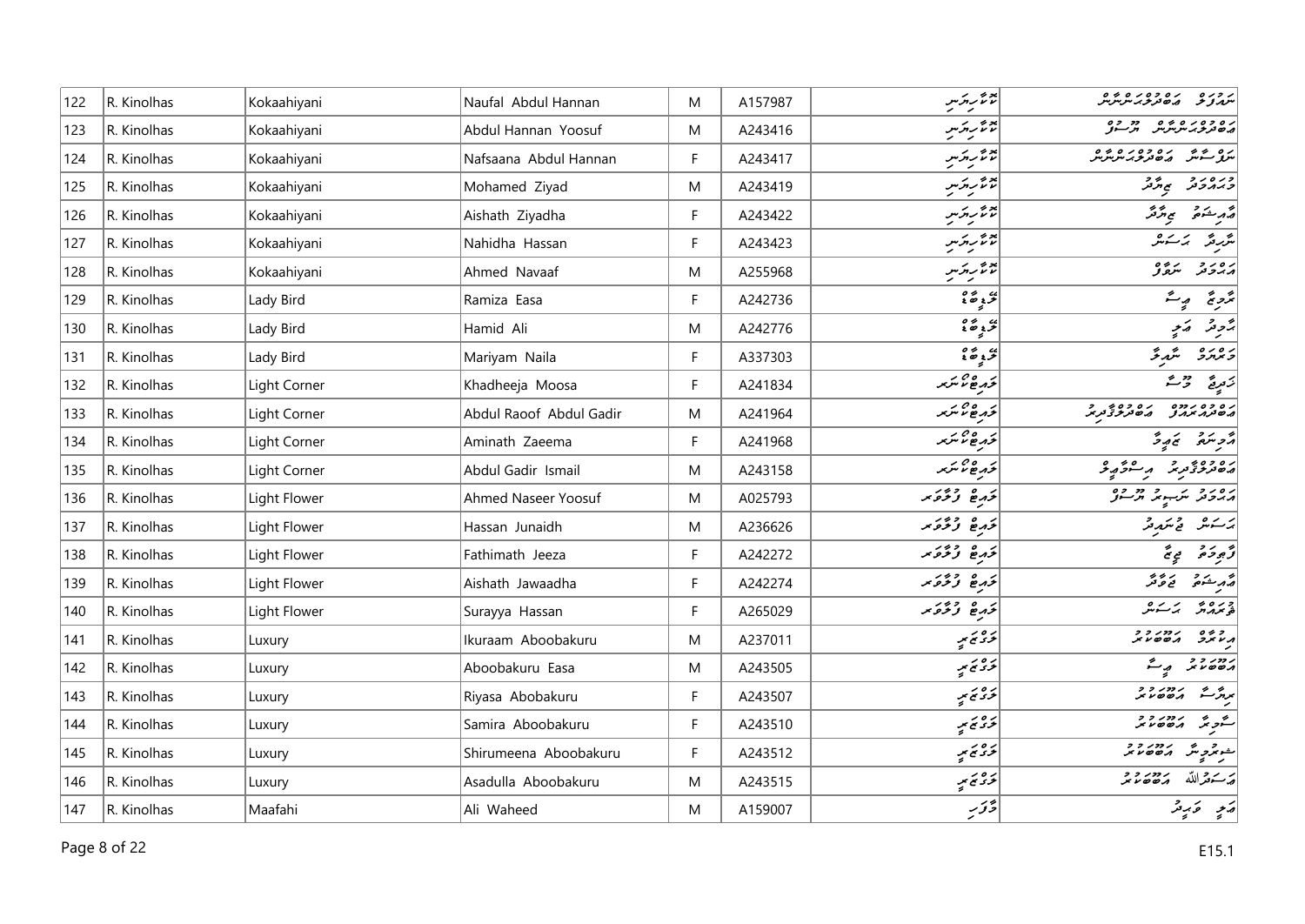| 148 | R. Kinolhas | Maafahi    | Mariyam Inaaya       | F           | A236809 | راستن سر             |                                                     |
|-----|-------------|------------|----------------------|-------------|---------|----------------------|-----------------------------------------------------|
| 149 | R. Kinolhas | Maafahi    | Zubaidha Hussain     | F           | A241570 | خرتوسر               |                                                     |
| 150 | R. Kinolhas | Maafahi    | Fathmath Zoona       | F.          | A241573 | 33 س                 |                                                     |
| 151 | R. Kinolhas | Maafahi    | Aishath Areesha      | F           | A326960 | 33 س                 | ەر شەرقى ئەر شۇ<br>ئەسكەش ئەرقى ئۇ                  |
| 152 | R. Kinolhas | Maafahi    | Hassan Ijlaal        | M           | A331588 | 33 س                 |                                                     |
| 153 | R. Kinolhas | Maathila   | Ibrahim Irfaan       | M           | A236585 | قرموخر               | رەنزىر مەززىر                                       |
| 154 | R. Kinolhas | Maathila   | Abdul Wahhab Yoosuf  | M           | A241813 | ۇ ھ <sub>ۇ</sub> ئە  | נ ס כ ס ג ס שי כב כ ס<br>הם <i>ב קיב פ ה ג</i> שי כ |
| 155 | R. Kinolhas | Maathila   | Hussain Salah        | M           | A241817 | ۇ <sub>م</sub> ۇ     |                                                     |
| 156 | R. Kinolhas | Maathila   | Aishath Zeeniya      | F           | A241825 | قرموځه               |                                                     |
| 157 | R. Kinolhas | Maathila   | Mohamed Arafaath     | M           | A241826 | ځوبځه                | כנסנכ גנשב<br>כגמכת הבצפ                            |
| 158 | R. Kinolhas | Mahidhoo   | Ahmed Jabir          | M           | A058419 | ځ رقتر               | رەرد قەھ                                            |
| 159 | R. Kinolhas | Malas      | Ibrahim Zakariyya    | M           | A146499 | ئەترىشە              | גפת כ גיעת ה                                        |
| 160 | R. Kinolhas | Malas      | Hussain Naafiu       | M           | A237019 | ىزىمى                | رُسكر من منتورة                                     |
| 161 | R. Kinolhas | Malas      | Nasiyya Haroon       | F           | A243573 | ىز ئە                |                                                     |
| 162 | R. Kinolhas | Malas      | Ahmed Faaris         | M           | A243591 | ىز ئە                | أرەر بۇ ئۇر ھ                                       |
| 163 | R. Kinolhas | Malas      | Hassan Faaid         | M           | A243593 | ىزىمى                | يز سەش ئۇمەتتر                                      |
| 164 | R. Kinolhas | Manzil     | Mariyam Saeeda       | F.          | A048568 | ئەنگە بۇ             | دەرە سەرقە                                          |
| 165 | R. Kinolhas | Milaan     | Ibrahim Hassan       | M           | A059335 | لجرمحه شر            |                                                     |
| 166 | R. Kinolhas | Miriyaasge | Abdul Wahaab Yoosuf  | M           | A061663 | دېمروگړي<br>  د سروگ | ره وه ره ده ه دو وه<br>پره تر تر ورسو               |
| 167 | R. Kinolhas | Miriyaasge | Shaheeda Yoosuf      | F           | A242269 | $rac{1}{s^2}$        | ڪرپر هر دو                                          |
| 168 | R. Kinolhas | Muli       | Abdul Sattaru Yoosuf | M           | A049544 | و<br>وم              | נסכם נסיב כבכם<br>השנה המיביג תי-ת                  |
| 169 | R. Kinolhas | Muli       | Fathmath Thaudiya    | $\mathsf F$ | A236582 | ومحر                 | ترجوحا والمرمر                                      |
| 170 | R. Kinolhas | Muli       | Aminath Haneefa      | F           | A241828 | ومحر                 |                                                     |
| 171 | R. Kinolhas | Muli       | Saniyya Haroon       | F           | A243343 | ومحر                 |                                                     |
| 172 | R. Kinolhas | Muli       | Mohamed Munziru      | M           | A360722 | ومحر                 | ورەرو وەپر                                          |
| 173 | R. Kinolhas | Muraka     | Sanfa Adam           | F           | A242409 | ويرر                 | سەمبۇ ئەترە                                         |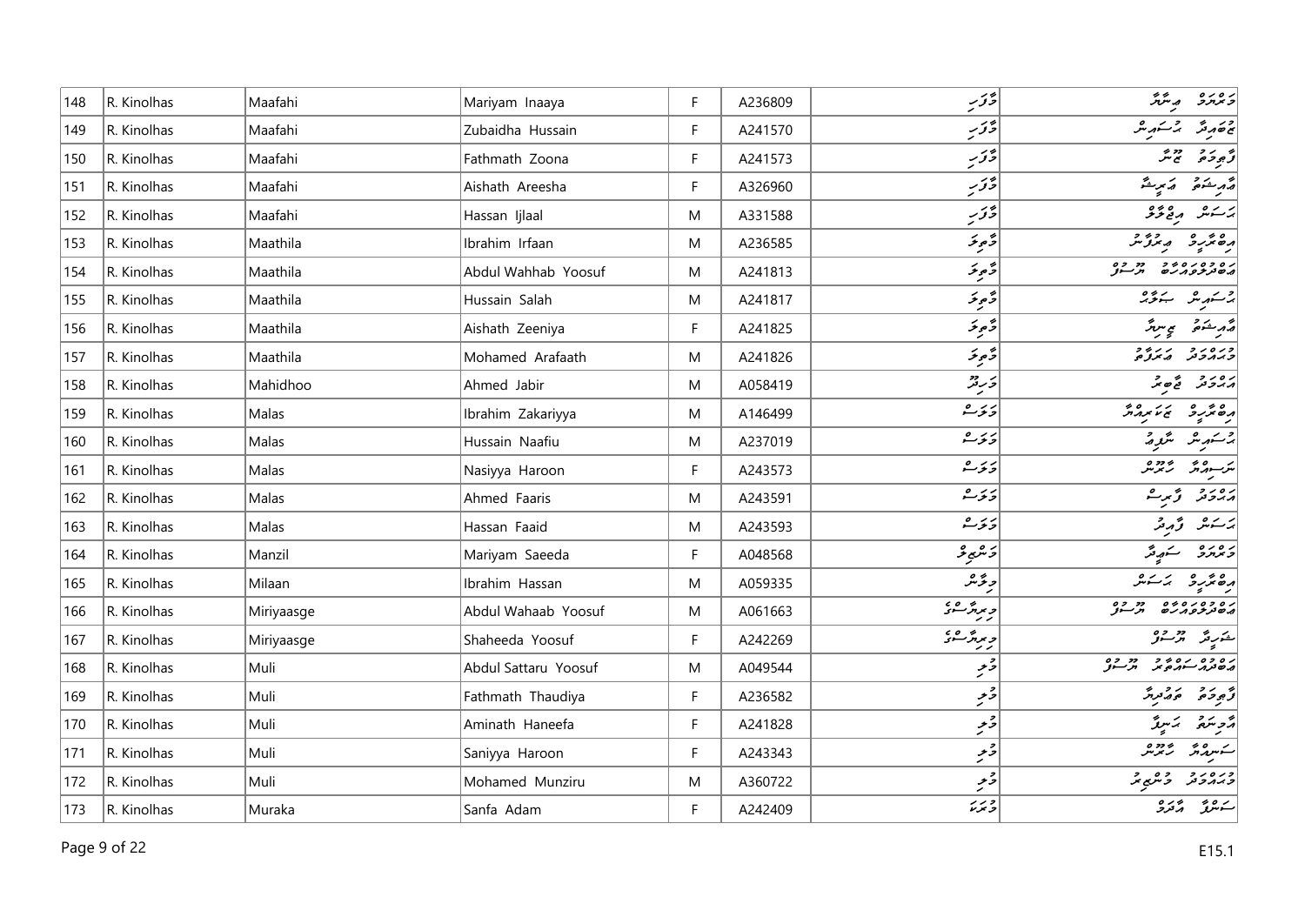| 174 | R. Kinolhas | Muraka     | Ibrahim Naseem         | M           | A316241 | ويرئه                       | رەپزىر<br>ىئرسەۋ                                                  |
|-----|-------------|------------|------------------------|-------------|---------|-----------------------------|-------------------------------------------------------------------|
| 175 | R. Kinolhas | Nalahiyaa  | Mariyam Firaasha       | E           | A236997 | لتزبزرهم                    | ر ه ر ه<br>د بر در<br>وبرَّثَہ                                    |
| 176 | R. Kinolhas | Nalahiyaa  | Ahmed Ismail           | M           | A243398 | يترىخرىدىخر                 | پره پر و<br>برىشۇرپۇ                                              |
| 177 | R. Kinolhas | Nalahiyaa  | Aishath Latheefa       | F           | A243402 | يئر پخرېد پېژ               | پ <sup>و</sup> پر شوې<br>په کل<br>خبجوتر                          |
| 178 | R. Kinolhas | Nalahiyaa  | Fareesha Ahmed         | F.          | A243404 | لتزخر بثر                   | أقرسي أيرورد                                                      |
| 179 | R. Kinolhas | Nalahiyaa  | Jamsaad Ahmed          | M           | A243408 | يئر پخرېد پېژ               | ده د به در در د                                                   |
| 180 | R. Kinolhas | Nalahiyaa  | Wafiyya Ahmed          | F           | A243409 | يترىخرىدىخر                 | פֿנָמית גַפּיב                                                    |
| 181 | R. Kinolhas | Nalahiyaa  | Aminath Suwaida        | F           | A243412 | ىر ئەرەر<br>م               |                                                                   |
| 182 | R. Kinolhas | Nasaa      | Ali Naeem              | M           | A162874 | ىئەپ                        | ەير سەرد                                                          |
| 183 | R. Kinolhas | Nasaa      | Haroon Ali             | M           | A243180 | ىئەت                        | لحوده<br>ەئىر                                                     |
| 184 | R. Kinolhas | Nasaa      | Hawwa Abdul Raheem     | F           | A243183 | ىئەيەتىگە                   |                                                                   |
| 185 | R. Kinolhas | Nasaa      | Zuhaira Haroon         | F           | A243185 | ىئەت                        | یږ ده ه<br>رنگورنگر<br>ى ئەمرىتىر                                 |
| 186 | R. Kinolhas | Nasaa      | Mansoor Haroon         | M           | A243186 | ىئەت                        | ر ه دو د<br>تر سر بندس<br>یر دو ه<br>رنجو پس                      |
| 187 | R. Kinolhas | Nasaa      | Zuhra Haroon           | $\mathsf F$ | A243187 | ىئەرىشە                     | و و به په ووه<br>بح <i>ر بن</i> ر سر                              |
| 188 | R. Kinolhas | Neel Villa | Abdul Gafoor Yoosuf    | M           | A061361 | سرچوځه                      | נס כסנכב ככב כם<br>השיט <i>בה צ</i> י ת—ני                        |
| 189 | R. Kinolhas | Neel Villa | Zulfa Abdul Gafoor     | F           | A073224 | ىبرىۋىرگە<br>ئ <sup>ە</sup> | ر ه و ه ر دو و<br>پره تر پر تر بر<br>۶ ه ۶<br>بح <del>گر</del> گر |
| 190 | R. Kinolhas | Neel Villa | Saeedha Abdul Rahman   | F.          | A082140 | سرچرېڅر                     | سور ده ده ده ده ده و                                              |
| 191 | R. Kinolhas | Neel Villa | Mariyam Ina Hassan     | $\mathsf F$ | A237005 | سرچوځه                      | د وړو په پرځمنگر                                                  |
| 192 | R. Kinolhas | Neel Villa | Shafeega Abdul Gafoor  | F           | A243428 | ىبرىۋىرگە<br>ئ <sup>ە</sup> | ر ه و ه د دو و<br>پره تر پر تر بر<br>ڪورِ گ                       |
| 193 | R. Kinolhas | Neel Villa | Maimoona Abdul Ghafoor | F           | A243445 | سرچە ئ <sup>ۇ</sup>         | י מי המיניים<br>כתבית השיניבת בי                                  |
| 194 | R. Kinolhas | Neel Villa | Mohamed Amir           | M           | A243446 | سرچرېڅر                     | 2 2 21012                                                         |
| 195 | R. Kinolhas | Neel Villa | Fathimath Maisa        | F           | A243447 | سرچرېڅر                     | ژوده درگ                                                          |
| 196 | R. Kinolhas | Neel Villa | Wafa Hassan            | F           | A249270 | سرچە ئەگە<br>ئ              | ۇتۇ بەسكىلە                                                       |
| 197 | R. Kinolhas | Niyaama    | Saleem Hussain         | M           | A067183 | سرپر                        | سكوفى المسكر مثر                                                  |
| 198 | R. Kinolhas | Niyaama    | Saalim Hussain         | M           | A144010 | سرمزځ                       | ستمور<br>ترىسىمبە                                                 |
| 199 | R. Kinolhas | Niyami     | Abdul Rasheed Hussain  | M           | A113644 | سرمرتر                      | ره وه رکنده در دکتر مگر<br>پره ترپر تر شوتر در سکور مگر           |
|     |             |            |                        |             |         |                             |                                                                   |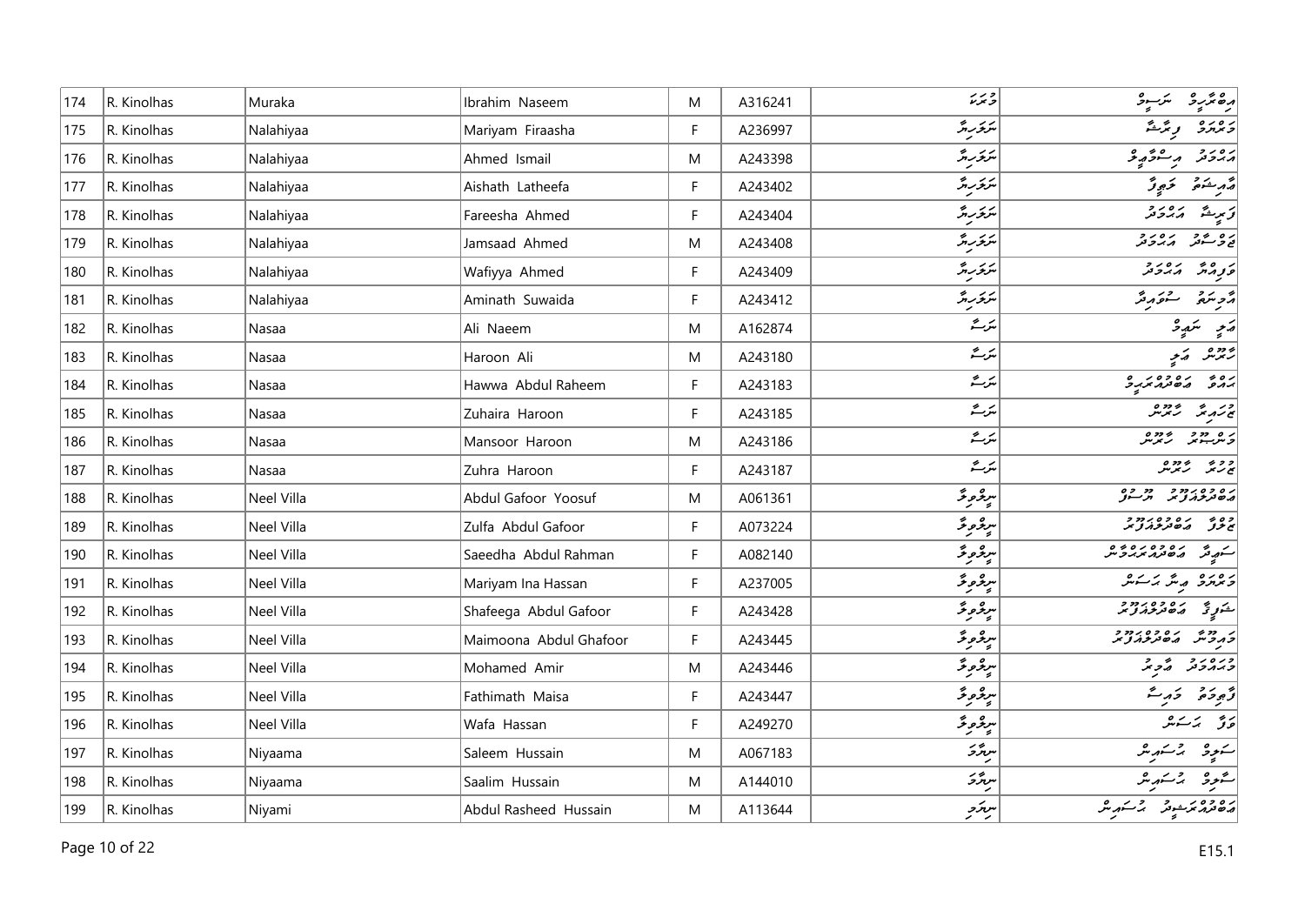| 200 | R. Kinolhas | Niyami       | Hussain Rimah         | M           | A236899 | سریز تر                 | چرىسكىرىگە ئىردىكە<br>ئەسكىرىگە ئەرەپى<br>ئىرسكىرىگە ئەمەھەم |
|-----|-------------|--------------|-----------------------|-------------|---------|-------------------------|--------------------------------------------------------------|
| 201 | R. Kinolhas | Niyami       | Nasreena Abbas        | F           | A242299 | سرمركر                  |                                                              |
| 202 | R. Kinolhas | Nooali       | Abdul Rahman Abdulla  | M           | A162872 | يتدمر                   | ره وه بره ده مردم و الله                                     |
| 203 | R. Kinolhas | Nooali       | Aishath Muna          | F.          | A236979 | انترمز                  | أمام يشمش ومثر                                               |
| 204 | R. Kinolhas | Nooali       | Sameera Zakariyya     | $\mathsf F$ | A242399 | يتمدّمه                 | سكويتى تمايرون                                               |
| 205 | R. Kinolhas | Nooali       | Fathimath Yumna       | $\mathsf F$ | A243258 | يتدمر                   | و ده ده پر                                                   |
| 206 | R. Kinolhas | Nooraaneege  | Naseer Hassan         | M           | A079923 | دوره برد.<br>مرتكز بريد | لترسولا الكاشكر                                              |
| 207 | R. Kinolhas | Nooraaneege  | Ameema Hassan         | F           | A148537 | دو پر<br>سربر سرپر      | ړېږ پرېند                                                    |
| 208 | R. Kinolhas | Nooraaneege  | Fayaza Khalid         | F           | A157349 | بىز ئەسرى<br>سرىئەسرى   | وَيَرْتَ رَّحِومُ                                            |
| 209 | R. Kinolhas | Nooraaneege  | Badhurunnisa Hassan   | F           | A242374 | دو پر<br>سربر سرپر      | رووه برگ برگیر                                               |
| 210 | R. Kinolhas | Noovilla     | Abdul Mannan Abdulla  | M           | A132973 | يترهر محر               | رە دەر ە برە برە داللە                                       |
| 211 | R. Kinolhas | Noovilla     | Abdulla Moosa         | M           | A162871 | بتر <sub>عر</sub> مَّهُ | مَدْهُ قَمْرَاللّه حَقْ مَ                                   |
| 212 | R. Kinolhas | Noovilla     | Hussain Jauzaan       | M           | A236965 | يترعر محر               | جرسكمر شريح وجميح                                            |
| 213 | R. Kinolhas | Noovilla     | Musab Abdul Hameed    | M           | A236970 | لترهر محر               | 3 7070 10707<br>3 مسوچ می می مورد بر ح                       |
| 214 | R. Kinolhas | Noovilla     | Abdulla Azzam         | M           | A236975 | يترهر محر               | مَصْعَراللَّهُ مَهْرَ مِنْ وَ                                |
| 215 | R. Kinolhas | Noovilla     | Abdul Latheef Abdulla | M           | A243247 | لترعر محر               | بره وحرم و بره مراته                                         |
| 216 | R. Kinolhas | Noovilla     | Siththi Fulhu         | F.          | A243252 | يتر <sub>عر</sub> تخه   |                                                              |
| 217 | R. Kinolhas | Noovilla     | Mamdhooh Hameed       | M           | A243256 | يتر <sub>عر</sub> تخه   |                                                              |
| 218 | R. Kinolhas | Noovilu      | Abdul Hannan Yoosuf   | M           | A042720 | يتروخه                  | ره وه ره ده معروه وه<br>پره تر تر بر سرس مرسو                |
| 219 | R. Kinolhas | Noovilu      | Eemaan Abdul Hannan   | M           | A236955 | يترعر فحر               | به د د د ده د ه په و.<br>مرگ سي مصر د پرس                    |
| 220 | R. Kinolhas | Noovilu      | Mohamed Ihsaan        | M           | A236977 | يتروخه                  | ورەرو مەك ھ                                                  |
| 221 | R. Kinolhas | Noovilu      | Aminath Abdulla       | F           | A243254 | يترعر فحر               | وحريدة وكالتقاقية                                            |
| 222 | R. Kinolhas | Ocean Villa  | Aishath Adam          | $\mathsf F$ | A084177 | لأخوشوقر                |                                                              |
| 223 | R. Kinolhas | Ocean Villa  | Zahira Ismail         | F           | A154451 | ە ئەئەمىرىدىگە<br>م     | ة ربة وعقود                                                  |
| 224 | R. Kinolhas | Orchid Villa | Hussain Razzan        | M           | A236783 | ەر بە ئوقر              | 2000 - 2000 E                                                |
| 225 | R. Kinolhas | Orchid Villa | Aishath Raudha        | F.          | A236791 | ەر بە ئوقر              | و المستوفي المروم                                            |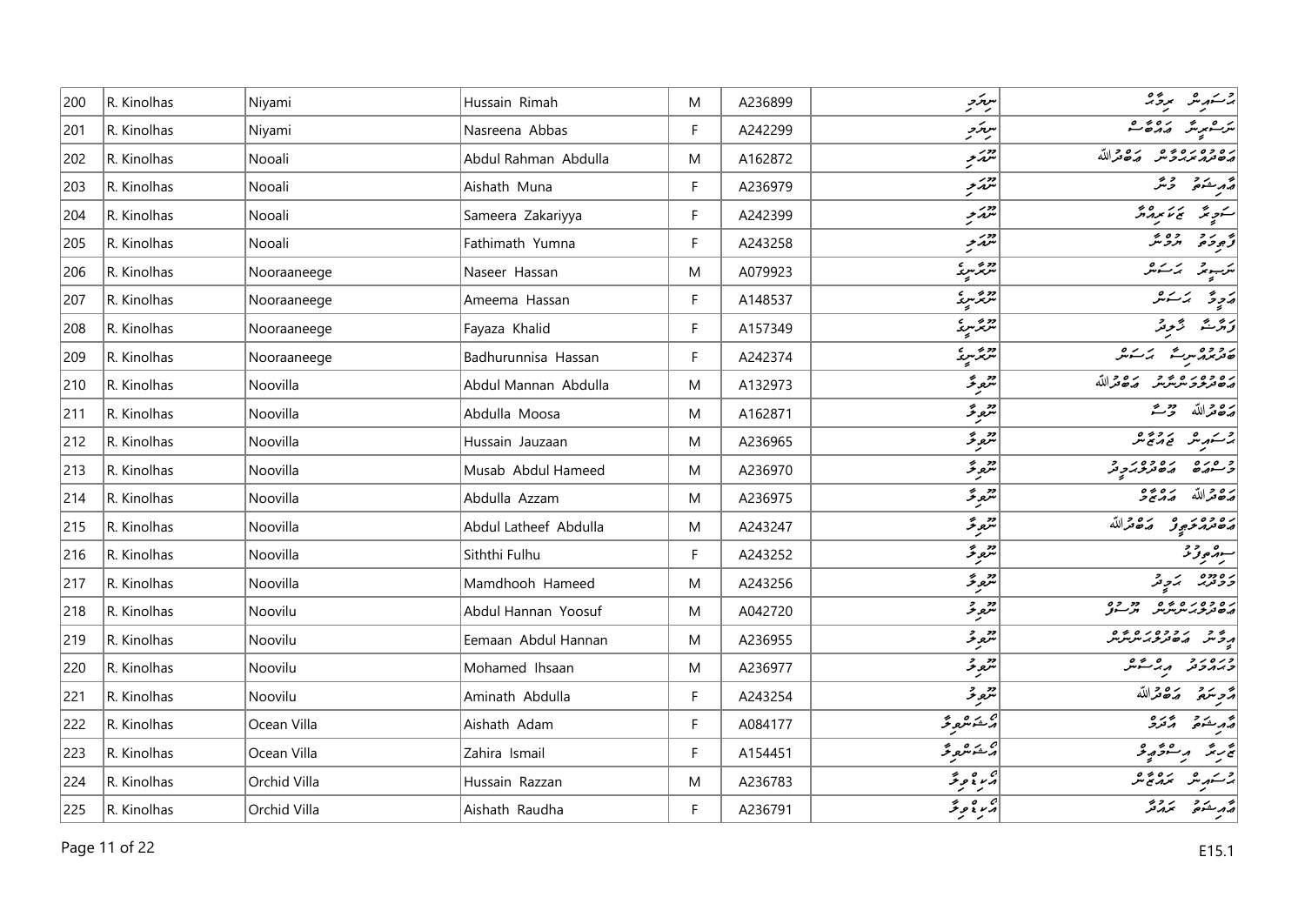| 226 | R. Kinolhas | Orchid Villa | Fathmath Rihla           | F  | A236794 | ەر بە دېچە<br>كىسىمبىيە                 | $\frac{2}{3}$ $\frac{2}{3}$ $\frac{2}{3}$                                      |
|-----|-------------|--------------|--------------------------|----|---------|-----------------------------------------|--------------------------------------------------------------------------------|
| 227 | R. Kinolhas | Orchid Villa | Ali Rifath               | M  | A236798 | ەر بە <sub>ئا</sub> رتى<br>م            |                                                                                |
| 228 | R. Kinolhas | Orchid Villa | Ahmed Shareef            | M  | A242769 | وسيقوقه                                 | رەرد شىرۇ                                                                      |
| 229 | R. Kinolhas | Orchid Villa | Hassan Riyaz             | M  | A242771 | ەر بە ئوقر                              | يركسكر المرتزع                                                                 |
| 230 | R. Kinolhas | Orchid Villa | Mohamed Rushdhan         | M  | A242772 | لأبرء وقر                               | وره رو وه وه.<br><i>و بر دو د</i> برڅونرس                                      |
| 231 | R. Kinolhas | Pole Star    | Abbas Zakariyya          | M  | A242279 | پۇر ش <sub>ەتق</sub> بىر                | LOS SURVES                                                                     |
| 232 | R. Kinolhas | Pole Star    | Fathimath Latheefa       | F  | A242298 | ې د <sup>0</sup> د ځایمه                | رًّمُوحَمْ - حَمِورٌ                                                           |
| 233 | R. Kinolhas | Pole Star    | Naeema Abbas             | F  | A242304 | پۇر ھ <sub>ى</sub> جە<br>  بۇ بۇر شەھ   | $\begin{array}{cc} \circ & \circ & \circ \\ \circ & \circ & \circ \end{array}$ |
| 234 | R. Kinolhas | Pole Star    | Nasheedha Abbas          | F. | A242306 | <sup>2</sup> ء ص                        | أَسْرَسُوتَرٌ وَرُوصٌ و                                                        |
| 235 | R. Kinolhas | Pole Star    | Mukhuthaaru Abbas        | M  | A242307 | ءو ھ يہ                                 | وه ده بره ده م                                                                 |
| 236 | R. Kinolhas | Pole Star    | Ahmed Zareer             | M  | A242309 | <sup>0</sup> ء صديح پر                  | د ۱۵ د حرم کم کم مورمر                                                         |
| 237 | R. Kinolhas | Pole Star    | Mohamed Zaeem            | M  | A242319 | ءو رہ<br> بوعرے تی <i>م</i> یر          | פנים ניבי ניבי ב                                                               |
| 238 | R. Kinolhas | Pole Star    | Mohamed Mazin Mahir      | M  | A360782 | ې و ره <sub>ک</sub> ې پر                | ورەرو ۇي ئۇرگە                                                                 |
| 239 | R. Kinolhas | Rahumaiy     | Ahmed Rizwan             | M  | A120742 | ر ه ر ه<br>مربر <del>د</del> م          | رەرە برىشۇش                                                                    |
| 240 | R. Kinolhas | Rahumaiy     | Jariya Ibrahim           | F  | A161110 | ر ه ر ه<br>مربر <del>د</del> م          | في بروز و محرير و                                                              |
| 241 | R. Kinolhas | Raiyvilla ge | Ahmed Maadhihu           | M  | A236763 | ره<br>بر <sub>هو</sub> و ژ <sub>ک</sub> | دەر د ئەرر                                                                     |
| 242 | R. Kinolhas | Raiyvilla ge | Mareena Abdul Raheem     | F  | A242456 | ىرە ھەتتى<br>ئىزەھ ھەتتى                | د پرسر ره ده پر ه                                                              |
| 243 | R. Kinolhas | Raiyvilla ge | Shamsunnisa Abdul Raheem | F  | A242675 | ره<br>بر <sub>گ</sub> ورځ د             |                                                                                |
| 244 | R. Kinolhas | Ranfas       | Hashim Aboobakur         | M  | A026040 | ىر شرىر شە                              | 77/77/7<br>ارٌحورٌ                                                             |
| 245 | R. Kinolhas | Ranfas       | Hussain Samaah           | M  | A237007 | برەپر مە                                | چە ئەر ئىر ئە                                                                  |
| 246 | R. Kinolhas | Ranfas       | Sheereena Jaufar         | F  | A241955 | ىر ھ <sub>ى</sub> ز م                   | شەمرىگر ئەم <i>كى</i><br>ئەم بىر                                               |
| 247 | R. Kinolhas | Ranveli      | Aishath Aamaal           | F  | A236630 | برەء                                    | أشهر شود والمحافر                                                              |
| 248 | R. Kinolhas | Ranveli      | Hussain Jaushan          | M  | A237070 | ابرمقوم                                 | برسكر مركز ويحاشر                                                              |
| 249 | R. Kinolhas | Roashaneege  | Mohamed Ali              | M  | A243196 | لتريئة سرءكم                            | وره دو کرم                                                                     |
| 250 | R. Kinolhas | Roashaneege  | Malik Mohamed            | M  | A243200 | ترىشەسرىگە                              | و رە ر د<br><i>د بە</i> پەر<br>  د عريز                                        |
| 251 | R. Kinolhas | Roashaneege  | Maleeha Mohamed          | F. | A243201 | ترڪسري                                  | كرمير ورەرد                                                                    |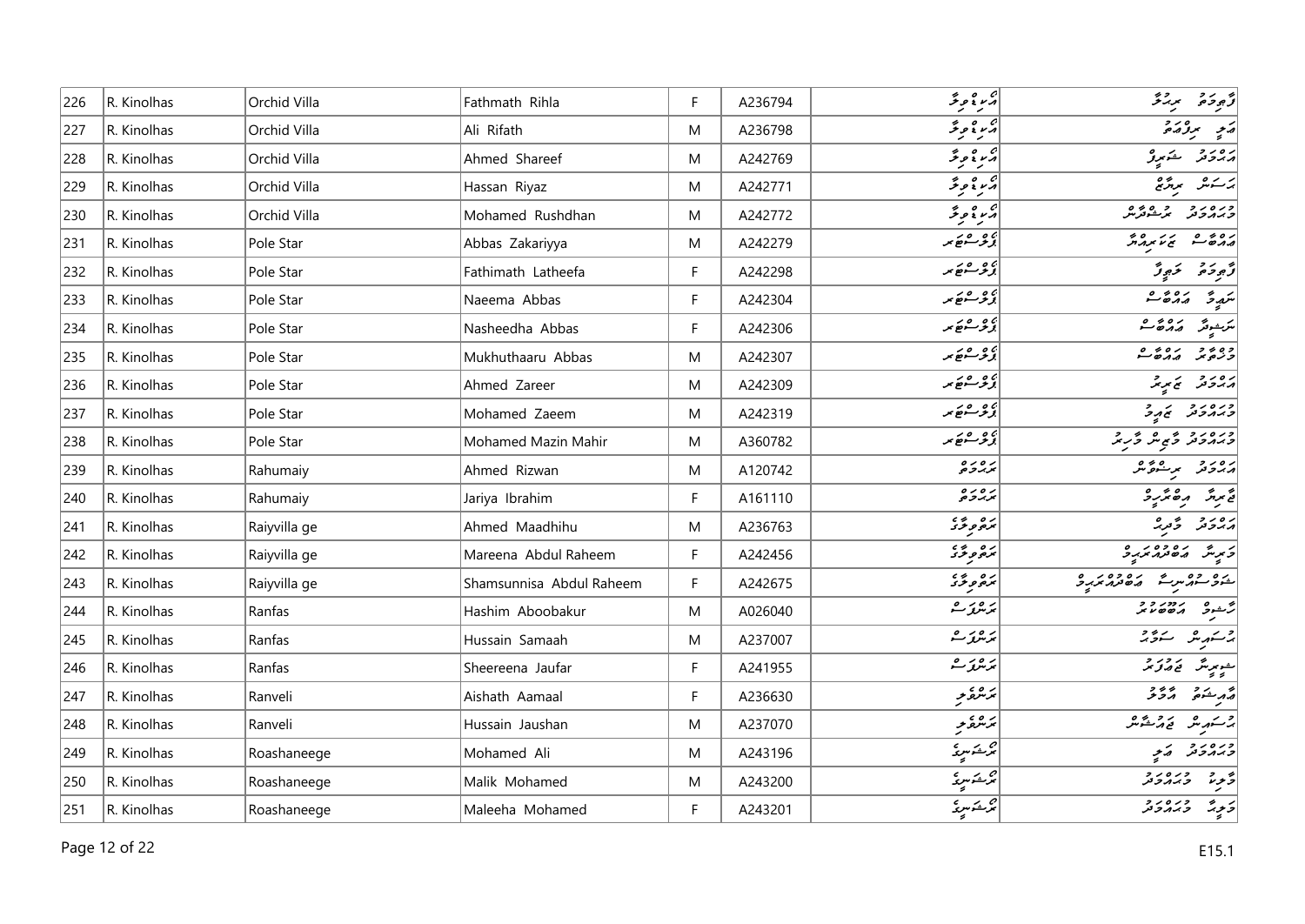| 252 | R. Kinolhas | Saamaraa       | Aboobakru Zakariyya | M           | A001989 | سترتز                                                      | 10 11 11 11001                                    |
|-----|-------------|----------------|---------------------|-------------|---------|------------------------------------------------------------|---------------------------------------------------|
| 253 | R. Kinolhas | Saamaraa       | Abidha Hussain      | F           | A243654 | شۇ ئە                                                      | أوه قد من المسكر مثل                              |
| 254 | R. Kinolhas | Sady Corner    | Hamid Ali           | M           | A160659 | عنده جي مئر بير<br>سنڌ ۽ مئ                                | يروثر الأمر                                       |
| 255 | R. Kinolhas | Sady Corner    | Aishath Jazlee      | $\mathsf F$ | A237062 | مىسى مەكتەبىر<br>سىسىم مىكرىمىر                            |                                                   |
| 256 | R. Kinolhas | Sady Corner    | Azeeza Abdul Rahman | $\mathsf F$ | A243150 | يحوية متزبير                                               | 2201020101                                        |
| 257 | R. Kinolhas | Sady Corner    | Safeena Hamid       | $\mathsf F$ | A243151 | عنده جي مئر پر<br>سنڌ ۽ مئ                                 | سەرپىتى بۇرۇر                                     |
| 258 | R. Kinolhas | Sady Corner    | Ahmed Shifaq        | M           | A243153 | مىسى مەكتەبىر<br>سىنجە ئىكتىبىر                            | ره ر <del>ه</del> شورٌ و<br>مرکز مشورٌ و          |
| 259 | R. Kinolhas | Saeedhee Hiyaa | Adam Saeed Moosa    | M           | A075186 | ڪھ جرب پڙ<br>شڪ                                            | أأروه التنهاية وحميث                              |
| 260 | R. Kinolhas | Saeedhee Hiyaa | Shiyana Adam Saeedh | F.          | A236925 | سە پە بەر بەر<br>ئەسىمە بەر بەر                            | شوره ته دره مردم در د                             |
| 261 | R. Kinolhas | Saeedhee Hiyaa | Saneeh Adam         | M           | A236929 | ڪھ تو پر پڙ<br>شخص                                         | سەسرە ھەمرە                                       |
| 262 | R. Kinolhas | Saeedhee Hiyaa | Aishath Sofa        | F           | A243213 | ڪھ تو پر پڙ<br>شيخ س                                       | ۇرمىئو بۇ                                         |
| 263 | R. Kinolhas | Saeedhee Hiyaa | Mohamed Shidhuhan   | M           | A243526 | ڪھ تو پر پڙ<br>ش                                           | وره رو شودتر شر<br><i>و پر پر و</i> د شودتر ش     |
| 264 | R. Kinolhas | Saniyyaa House | Shaziyya Haroon     | F.          | A132162 | ر<br>سىسىدىرىدىش                                           | شخوره و محمد و ده د                               |
| 265 | R. Kinolhas | Saniyyaa House | Haroon Ibrahim      | M           | A243337 | ئەس <i>رە بۇرى</i> ر ق                                     | ودوه مصرور                                        |
| 266 | R. Kinolhas | Saniyyaa House | Shareefa Moosa      | F           | A243342 | ئەس <i>مەرىرى</i><br>سەسمەرىرىيەت                          | وحرثة<br> شەمورٌ                                  |
| 267 | R. Kinolhas | Saniyyaa House | Shamsiyya Haroon    | F           | A243347 | ئەس <i>دە بەر د</i> ە                                      | ے وجود ہو<br>خوش سور ہڑ<br>پر دو ه<br>رمحمد مثر   |
| 268 | R. Kinolhas | Saniyyaa House | Sharafiyya Haroon   | F.          | A243348 | ئەسى <i>دە بەر د</i> ە                                     | ے <del>ت</del> ربر مرکز<br>پر دو ه<br>رنجو سر     |
| 269 | R. Kinolhas | Sead           | Shathira Ismail     | $\mathsf F$ | A243273 | $\frac{1}{2}$                                              | شور وسرائيو                                       |
| 270 | R. Kinolhas | Sead           | Hassan Nabeel       | M           | A344159 | $\frac{1}{2}$                                              | برَسَسٌ سَهِ وُ                                   |
| 271 | R. Kinolhas | Seeread        | Abdulla Ismail      | M           | A047691 | بەرە                                                       | برے پچ پر بحر<br>صصرالله                          |
| 272 | R. Kinolhas | Seethaa        | Shafia Hamid        | $\mathsf F$ | A243395 | $\overline{\tilde{\zeta}^{\circ}_{\tilde{\zeta}^{\circ}}}$ | ڪروڻ گرونر                                        |
| 273 | R. Kinolhas | Summer         | Saajidha Hussain    | $\mathsf F$ | A158304 | سەدىر                                                      | ستمع قر بر شمر شر                                 |
| 274 | R. Kinolhas | Summer         | Abdul Muhsin Hassan | M           | A158305 | سەدىر                                                      | - 02020 مركز كريمبر<br>مەھىر <i>3220 كەن</i> تىسى |
| 275 | R. Kinolhas | Summer         | Aishath Inasa       | F           | A331605 | سەير                                                       | ۇرمىنى رىئرگ                                      |
| 276 | R. Kinolhas | Sun Flower     | Shamsaadh Ahmed     | M           | A155542 | سەشرىۋۇ ئىر                                                | ے ورور دورو                                       |
| 277 | R. Kinolhas | Sun Flower     | Shameema Aboobakur  | F           | A243465 | ر ۵ <i>۵۵ ور</i>                                           | 77777                                             |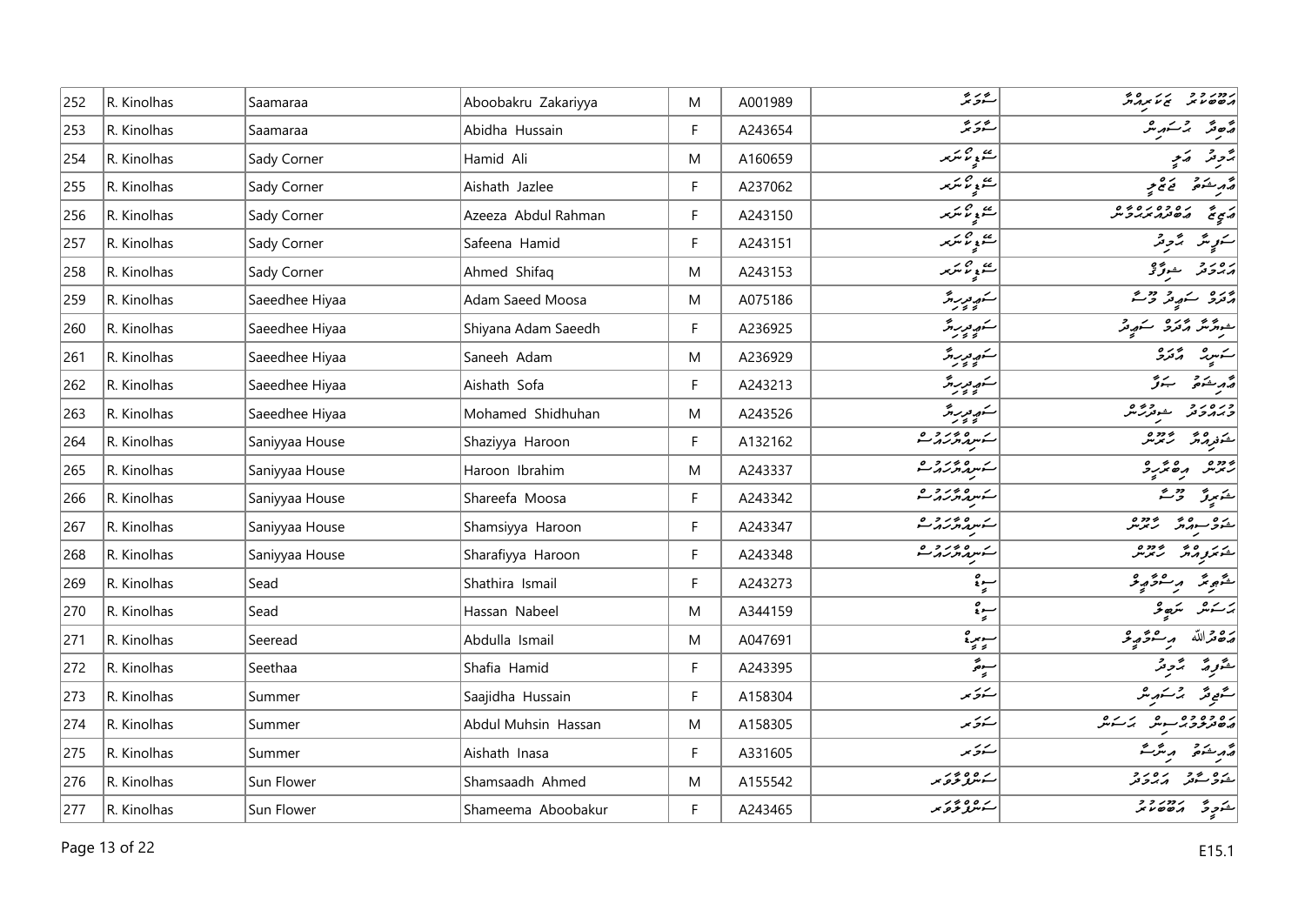| 278 | R. Kinolhas | Sunoothaa         | Ahmed Gasim               | M           | A243040 | و دور.<br>سوسرچ                           | دەر دېم تۇسوۋ                                                    |
|-----|-------------|-------------------|---------------------------|-------------|---------|-------------------------------------------|------------------------------------------------------------------|
| 279 | R. Kinolhas | Sunoothaa         | Latheefa Ahmed            | $\mathsf F$ | A243046 | و دوپر<br>سوسرچ                           | خبوٍوَّ كەردىر                                                   |
| 280 | R. Kinolhas | Theveli           | Wafir Ahmed               | M           | A061360 | ەءىر                                      | قرير مددور                                                       |
| 281 | R. Kinolhas | Theveli           | Nasira Abbas              | F.          | A242303 | می محر                                    | ش ئەرەپ ئە                                                       |
| 282 | R. Kinolhas | Three Star        | Abdul Samad Abdul Rahman  | M           | A149428 | <sub>م</sub> وسر سر سمع مر                | נסכם ננכנים כסנסגים<br>הסנגי-יכנג הסנגיגיכית                     |
| 283 | R. Kinolhas | Three Star        | Ahmed Suhail              | M           | A243660 | <sub>م</sub> وسید کا مع                   | رەرە ئەركەن                                                      |
| 284 | R. Kinolhas | <b>Three Star</b> | Majidha Hussain           | F           | A243662 | <sub>م</sub><br> م <sub>وسی</sub> ر مقیمہ | ۇي <sub>و</sub> تۇ ئەسىرىد                                       |
| 285 | R. Kinolhas | Tulip             | Azra Hussain              | F           | A242413 | ھ پر مربر<br>حر                           | ە ئوبتر برگە بەر بىر                                             |
| 286 | R. Kinolhas | Udhares           | Abdulla Areef             | M           | A084623 | د ر ، م<br>مرتد بر م                      | رە داللە كەيدۇ                                                   |
| 287 | R. Kinolhas | Udhares           | Aminath Aroosa            | F           | A243239 | جەرى ھ<br>مەنىرىك                         | أأزويتهم أأردون                                                  |
| 288 | R. Kinolhas | Udhares           | Azeema Ali                | F.          | A243311 | ە ئەر ئەر ھ                               | أرشفي فليستحيث                                                   |
| 289 | R. Kinolhas | Vaijeheyge        | Naezoona Abdul Wahhab     | F           | A242252 | ر<br>و د مع ر د                           | 04010701 477<br>شمری سر مرحود برحا                               |
| 290 | R. Kinolhas | Vaijeheyge        | Sharmeela Abdul Wahhab    | F.          | A242253 | ر<br> عدم حدد<br> -                       | ر و په ره ده د و د <del>.</del><br>شومر <i>د پ</i> ه شرو و در ده |
| 291 | R. Kinolhas | Vehi              | Abdul Rahman Ali          | M           | A243197 | ء<br>حرسہ                                 | גם כם גם כם קיבודים ביות.<br>הסמה ההביות הביות                   |
| 292 | R. Kinolhas | Vehi              | Ali Afraasheem            | M           | A243202 | غرسه                                      | ەر مۇترىنوقى<br>مۇ                                               |
| 293 | R. Kinolhas | Vehi              | Fathimath Azeema          | F           | A297235 | ء<br>حرسہ                                 |                                                                  |
| 294 | R. Kinolhas | Venus             | Nazima Moosa              | F           | A243160 | <sub>عو</sub> مئز ہے<br>پخ                | يتمغوش وحرثت                                                     |
| 295 | R. Kinolhas | Venus             | Abdul Hameed Abdulla      | M           | A243243 | ء ٍ سَرَتْه                               | رە دەر بەر ئەھىراللە                                             |
| 296 | R. Kinolhas | Vinares           | Abdul Hameed Abdul Raheem | M           | A027540 | مریز ک                                    | נסכסנג כ"נ הסנה <i>הבינה</i><br>הסנג כל הסנה <i>הג</i>           |
| 297 | R. Kinolhas | Vinares           | Aishath Saleena           | F           | A236771 | وبئر پڑے                                  | ۇرىئە ئىچىر                                                      |
| 298 | R. Kinolhas | Vinares           | Nasheedha Ahmed           | F.          | A243403 | اوپرېژم                                   | .<br>سرشیونژ اربرای در                                           |
| 299 | R. Kinolhas | Vinavi            | Abdul Wahhab Hassan       | M           | A242012 | ويتره                                     | رە دەرەپ دىكىر                                                   |
| 300 | R. Kinolhas | Vinavi            | Abdul Haleem Abdul Wahhab | M           | A242025 | وبترو                                     | ره وه ره ه ره وه ره وه<br>پره تر پر پرچ پر پرچ پر ره             |
| 301 | R. Kinolhas | Vinavi            | Abdulla Shareef           | M           | A242027 | وبتره                                     | رە دالله خومبر                                                   |
| 302 | R. Kinolhas | Vinavi            | Mariyam Saeedha           | F.          | A242250 | وبتره                                     | ويروه سكهيش                                                      |
| 303 | R. Kinolhas | Vinavi            | Sa'aadha Abdul Wahhab     | F.          | A242254 | ويترو                                     | ر ده ده ده ده ده د<br>سوړنر پره تر ژور ژه                        |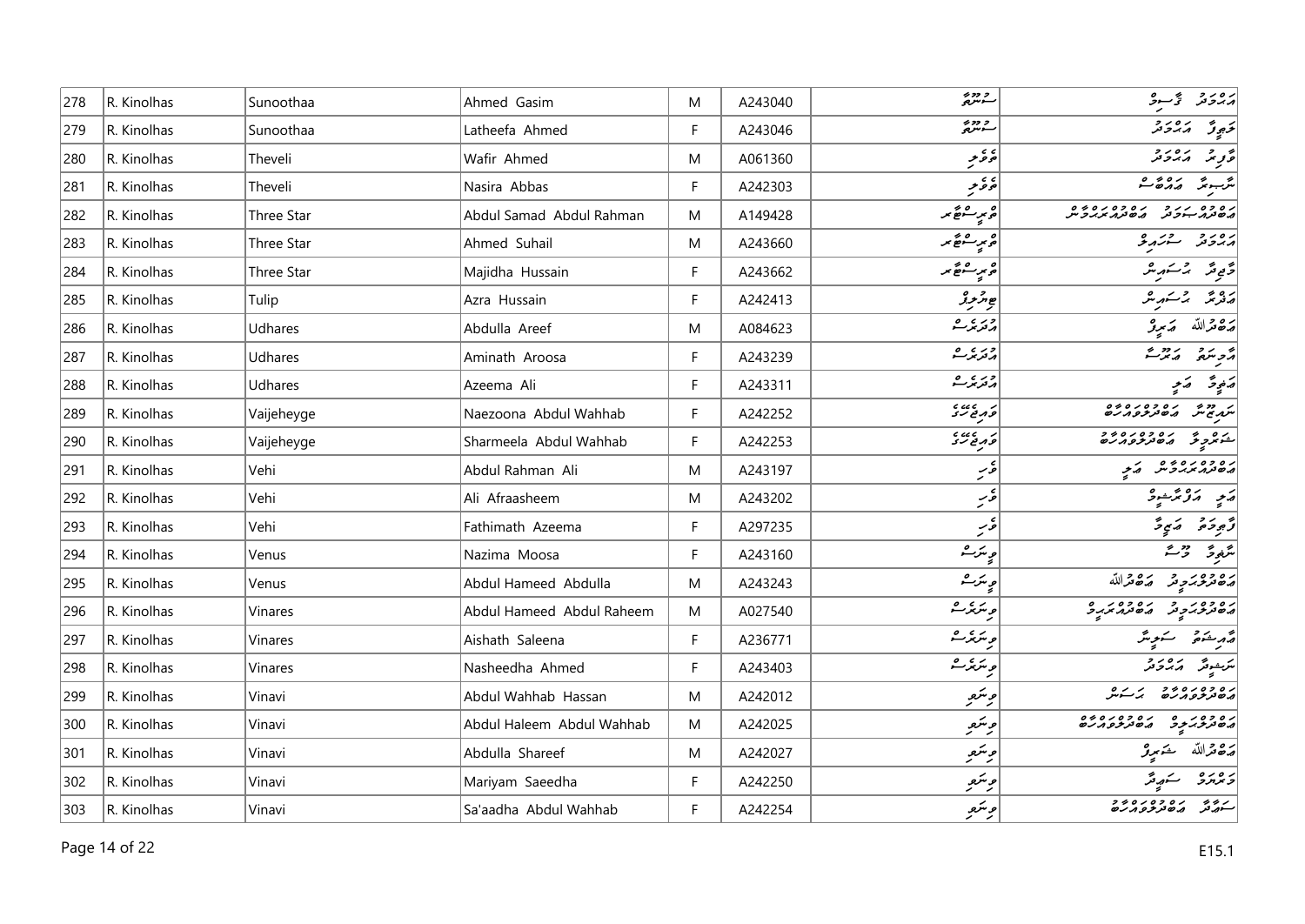| 304 | R. Kinolhas                   | Vinavi       | Fathimath Leena    | F. | A242256 | وتتره                                     | حریثر<br>  د څو څو                    |
|-----|-------------------------------|--------------|--------------------|----|---------|-------------------------------------------|---------------------------------------|
| 305 | R. Kinolhas                   | Vinavi       | Hassan Shuaib      | M  | A242259 | وتنرو                                     | ئەسەھە<br>شوره                        |
| 306 | R. Kinolhas                   | Zamaaneege   | Zubair Hussain     | M  | A059936 | ىر ئ <sup>ۇ</sup> س <sub>ى</sub> نج       | بر ئەسەر بىر<br>ح ئەمەمىر<br>ئى       |
| 307 | R. Kinolhas                   | Zamaaneege   | Zuhudha Zubair     | F. | A157832 | ىر ئ <sup>ۇ</sup> س <sub>ى</sub> رى<br>ئى | 2, 22, 22                             |
| 308 | R. Kinolhas                   | Zamaaneege   | Hussain Zahid      | M  | A237057 | ىر ئ <sup>ې</sup> سىرى<br>ئ               | برسكهر ش كار فر                       |
| 309 | R. Kinolhas                   | Zamaaneege   | Ahmed Zaaidh       | M  | A237060 | ئەۋسىد                                    | ے <sub>حر</sub> ور<br>پرور و          |
| 310 | R. Kinolhas                   | Zamaaneege   | Zaahidha Yoosuf    | F  | A242266 | ئەۋسىد                                    | مج رنگر در حرم دی<br>مح               |
| 311 | IR. Kinolhas                  | Zamaaneege   | Zuvaidha Zubair    | F  | A242719 | ىر ئ <sup>ې</sup> سىرى<br>ئ               | ح ئەرەتگە<br>ئ<br>حرم مر<br>سم ځوړ سر |
| 312 | R. Kinolhas                   | Zamaaneege   | Fathimath Ziyaadha | F. | A242722 | ئے تر سر ئے                               | تُهِ حَمَّى بِمَحَمَّد                |
| 313 | R. Kinolhas                   | Zamaaneege   | Zaid Zubair        | M  | A242729 | ئەۋسىدى                                   | 3.602                                 |
|     | R. Ungoofaaru                 |              |                    |    |         |                                           |                                       |
| 314 | R. Ungoofaaru                 | Saazee Villa | Hussain Irshad     | M  | A237857 | سەپى بۇ                                   | پرستمه سر مر پر شوتر                  |
|     | S. Maradhoo Feydhoo           |              |                    |    |         |                                           |                                       |
| 315 | S. Maradhoo Feydhoo Lilymaage |              | Ahmed Naaih Nizam  | M  | A281431 | ىرىپەتى<br>ر <sub>ە</sub>                 | رەرو شەر سۆۋ                          |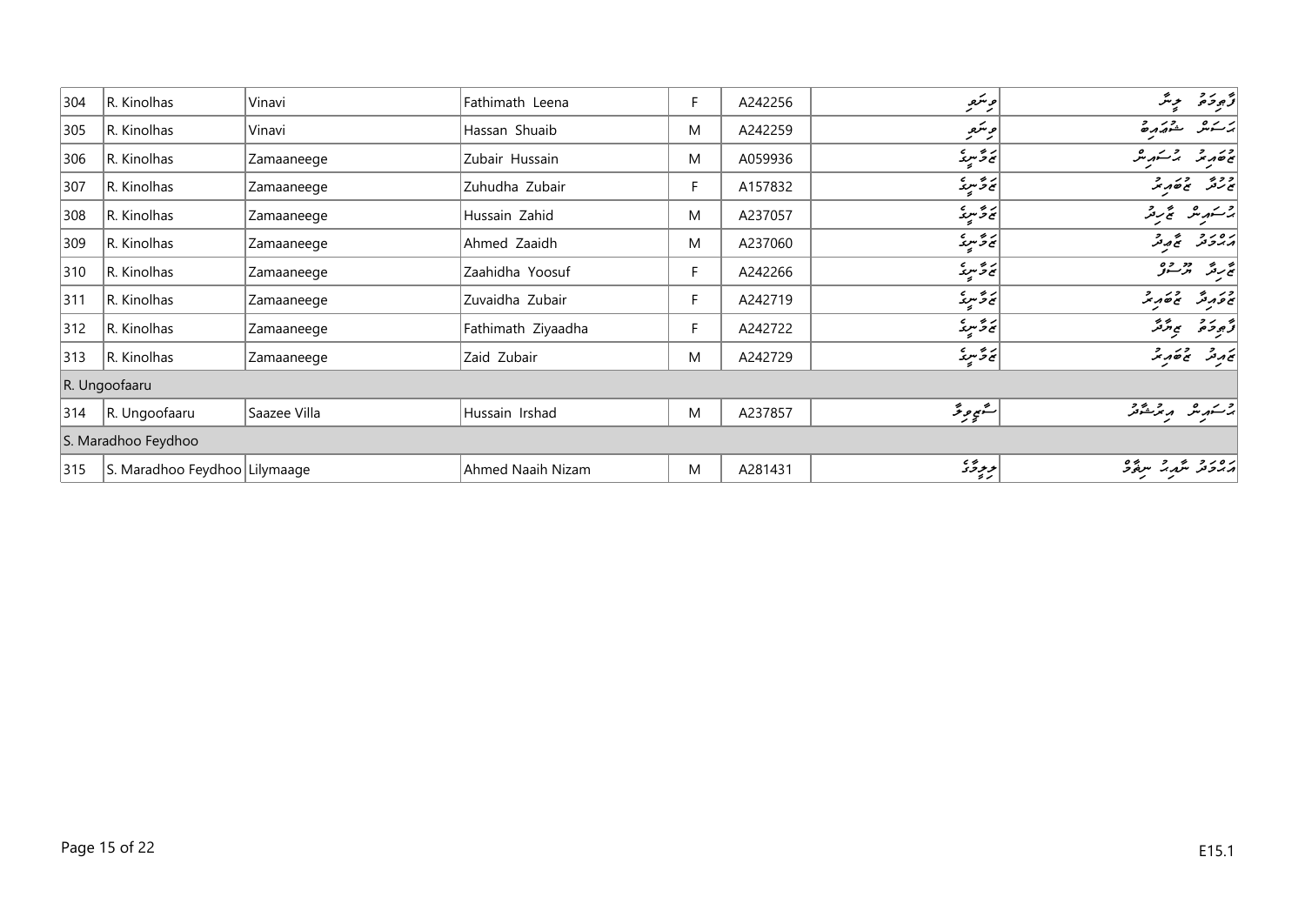## *w7qAn8m? sCw7mRo>u; wEw7mRw;sBo<*

| ' مرمر | 'يئرىثر: |
|--------|----------|
|        |          |
|        |          |
|        |          |

## *w7q9r@w7m> sCw7qHtFoFw7s; mAm=q7 w7qHtFoFw7s;*

| يئرمىش: | $^{\circ}$<br>. سر سر<br>$\cdot$ | $\circ$ $\sim$<br>-- | يئرمثر |
|---------|----------------------------------|----------------------|--------|
|         |                                  |                      |        |
|         |                                  |                      |        |
|         |                                  |                      |        |

| انترنثر: | $^{\circ}$ | يبرهر | $^{\circ}$<br>سرسر |
|----------|------------|-------|--------------------|
|          |            |       |                    |
|          |            |       |                    |
|          |            |       |                    |

| ' ئىرتىر: | سر سر |  |
|-----------|-------|--|
|           |       |  |
|           |       |  |
|           |       |  |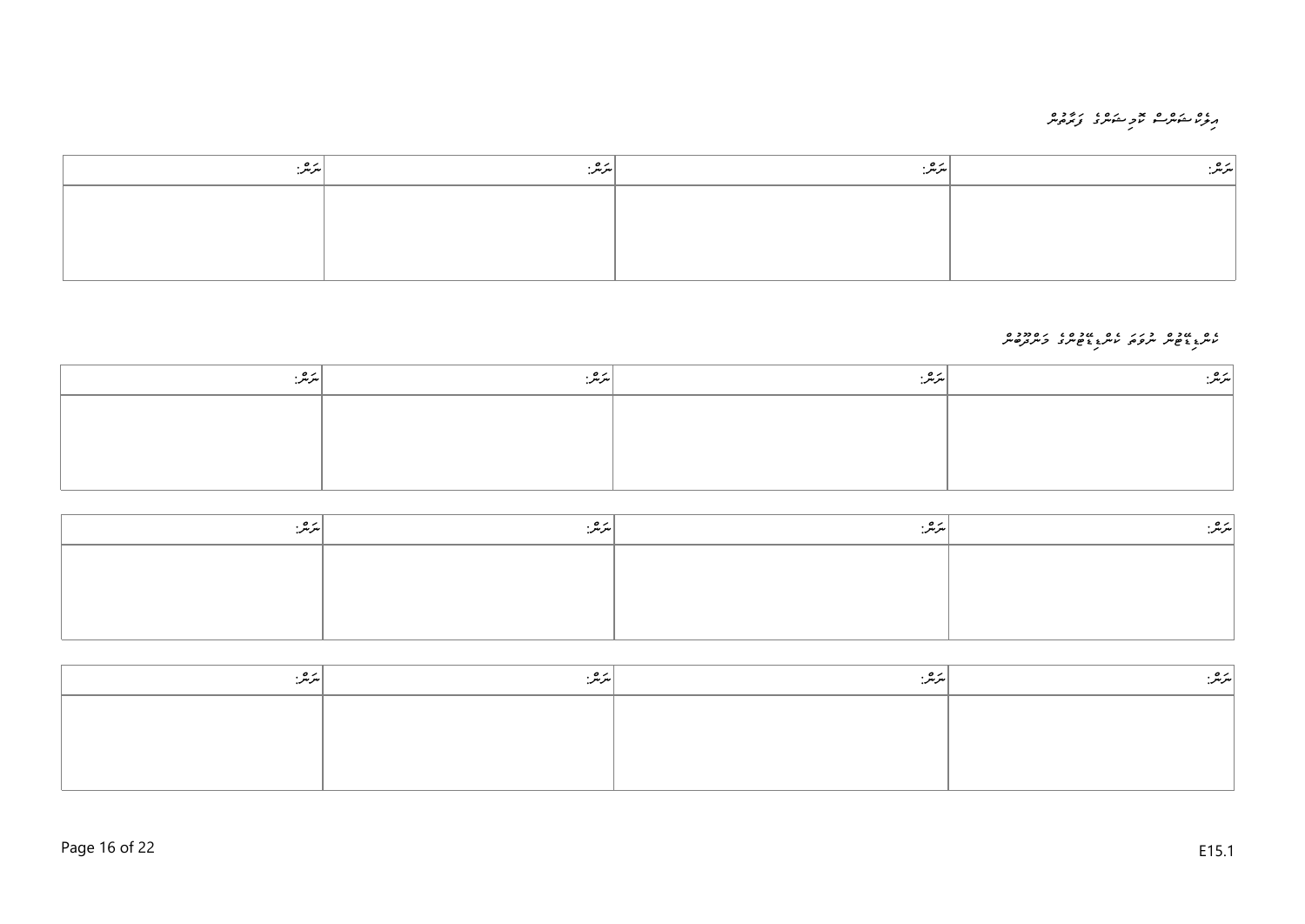| يزهر | $\mathcal{\mathcal{L}}$ | ىئرىتر: |  |
|------|-------------------------|---------|--|
|      |                         |         |  |
|      |                         |         |  |
|      |                         |         |  |

| متريثر به | 。<br>'سرسر'۔ | يتزيترا | سرسر |
|-----------|--------------|---------|------|
|           |              |         |      |
|           |              |         |      |
|           |              |         |      |

| ىئرىتر. | $\sim$ | ا بر هه. | لىرىش |
|---------|--------|----------|-------|
|         |        |          |       |
|         |        |          |       |
|         |        |          |       |

| يترمثر | $^{\circ}$ | ىر پىر |
|--------|------------|--------|
|        |            |        |
|        |            |        |
|        |            |        |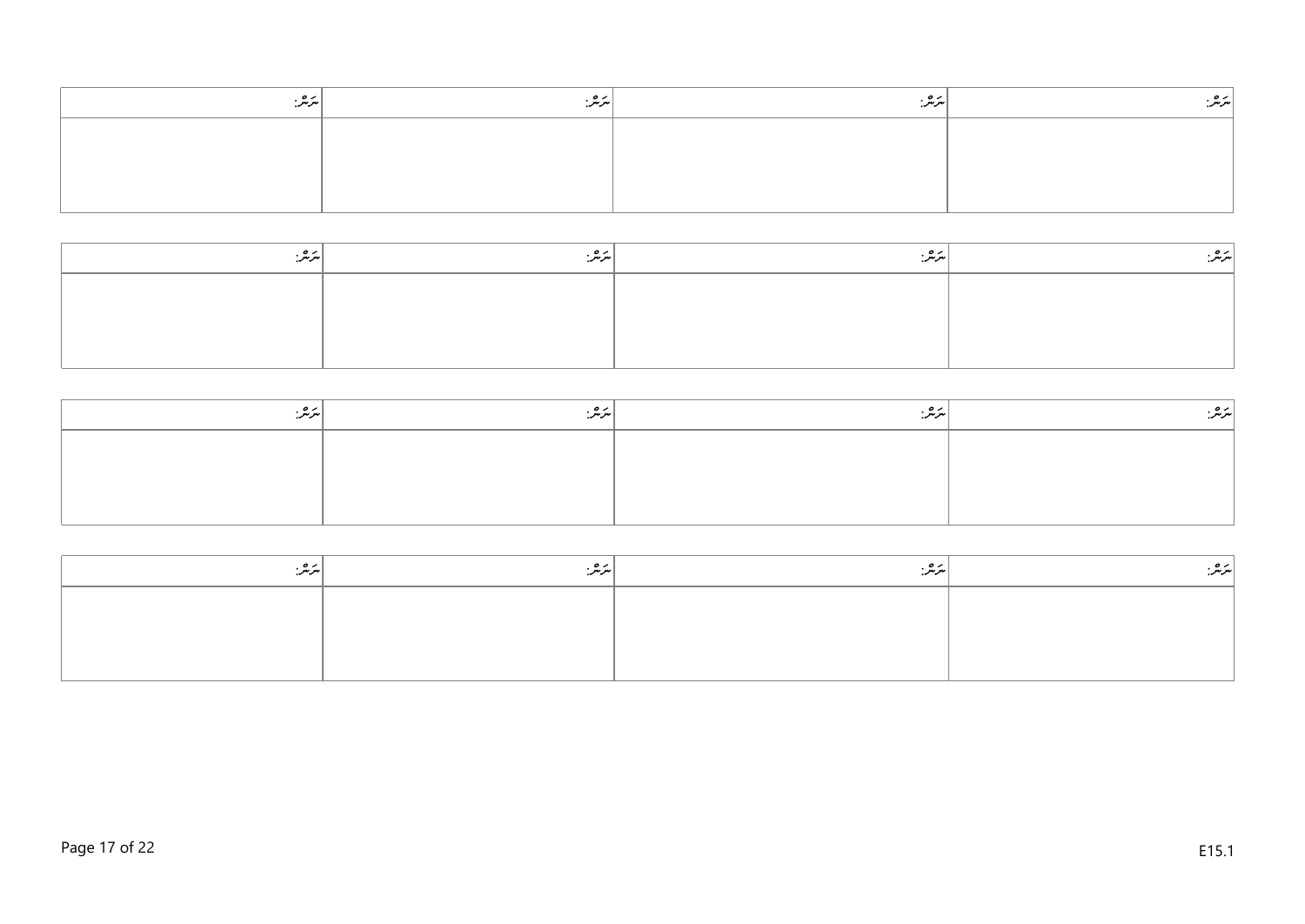| يره | $\overline{\phantom{a}}$ | $\overset{\circ}{\cdot}$ | $^{\circ}$<br><sup>.</sup> سرسر. |
|-----|--------------------------|--------------------------|----------------------------------|
|     |                          |                          |                                  |
|     |                          |                          |                                  |
|     |                          |                          |                                  |

| ىئرىتىز: | $^{\circ}$<br>" سرسر. | يبرحه | o . |
|----------|-----------------------|-------|-----|
|          |                       |       |     |
|          |                       |       |     |
|          |                       |       |     |

| انترنثر: | ر ه |  |
|----------|-----|--|
|          |     |  |
|          |     |  |
|          |     |  |

|  | . ه |
|--|-----|
|  |     |
|  |     |
|  |     |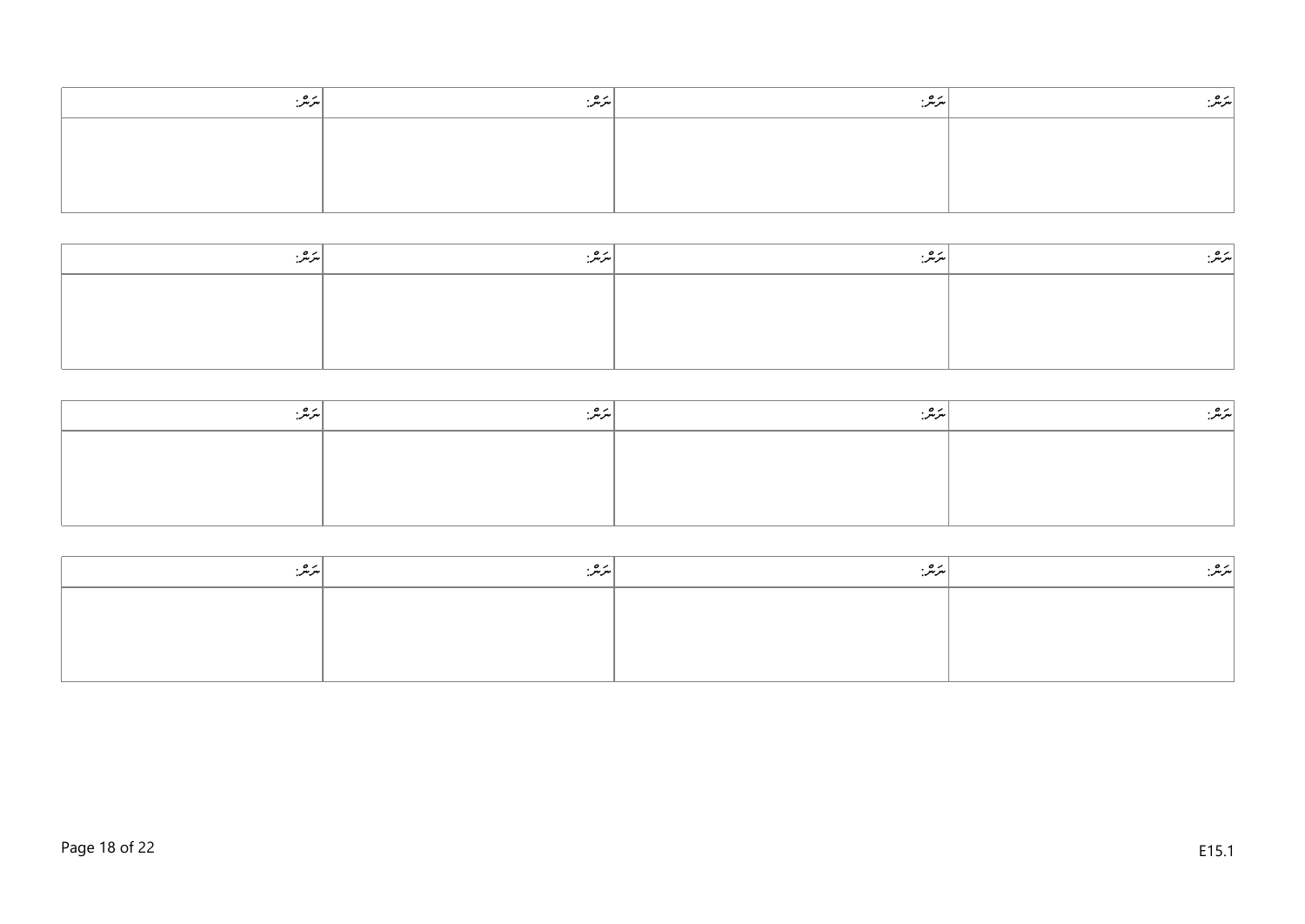| ير هو . | $\overline{\phantom{a}}$ | يرمر | اير هنه. |
|---------|--------------------------|------|----------|
|         |                          |      |          |
|         |                          |      |          |
|         |                          |      |          |

| ىر تىر: | $\circ$ $\sim$<br>" سرسر . | يبرحه | o . |
|---------|----------------------------|-------|-----|
|         |                            |       |     |
|         |                            |       |     |
|         |                            |       |     |

| 'تترنثر: | . .<br>يسمونس. |  |
|----------|----------------|--|
|          |                |  |
|          |                |  |
|          |                |  |

|  | . ه |
|--|-----|
|  |     |
|  |     |
|  |     |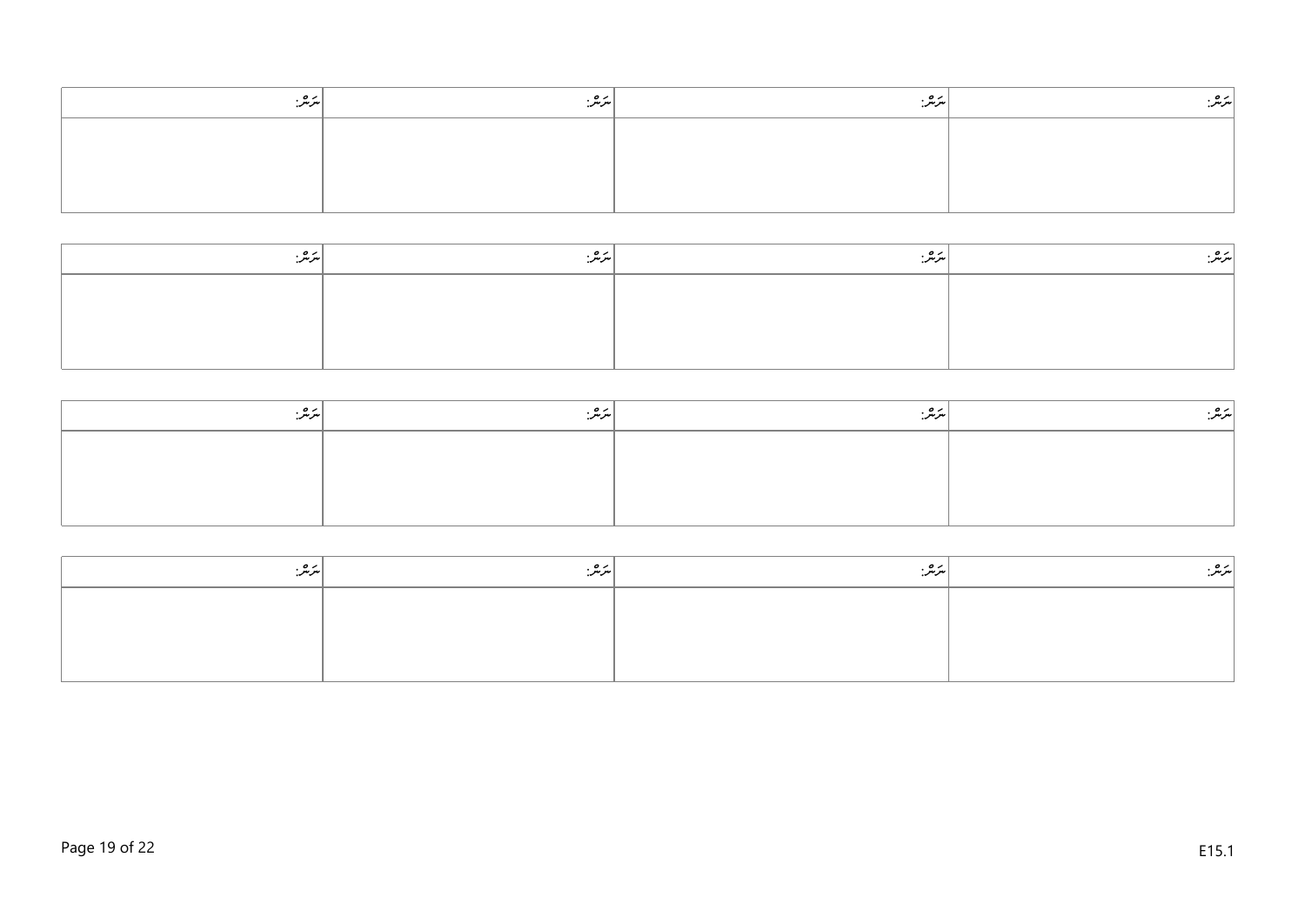| $\cdot$ | ο. | $\frac{\circ}{\cdot}$ | $\sim$<br>سرسر |
|---------|----|-----------------------|----------------|
|         |    |                       |                |
|         |    |                       |                |
|         |    |                       |                |

| ايرعر: | ر ه<br>. . |  |
|--------|------------|--|
|        |            |  |
|        |            |  |
|        |            |  |

| بر ه | 。 | $\sim$<br>َ سومس. |  |
|------|---|-------------------|--|
|      |   |                   |  |
|      |   |                   |  |
|      |   |                   |  |

| 。<br>. س | ىرىىر |  |
|----------|-------|--|
|          |       |  |
|          |       |  |
|          |       |  |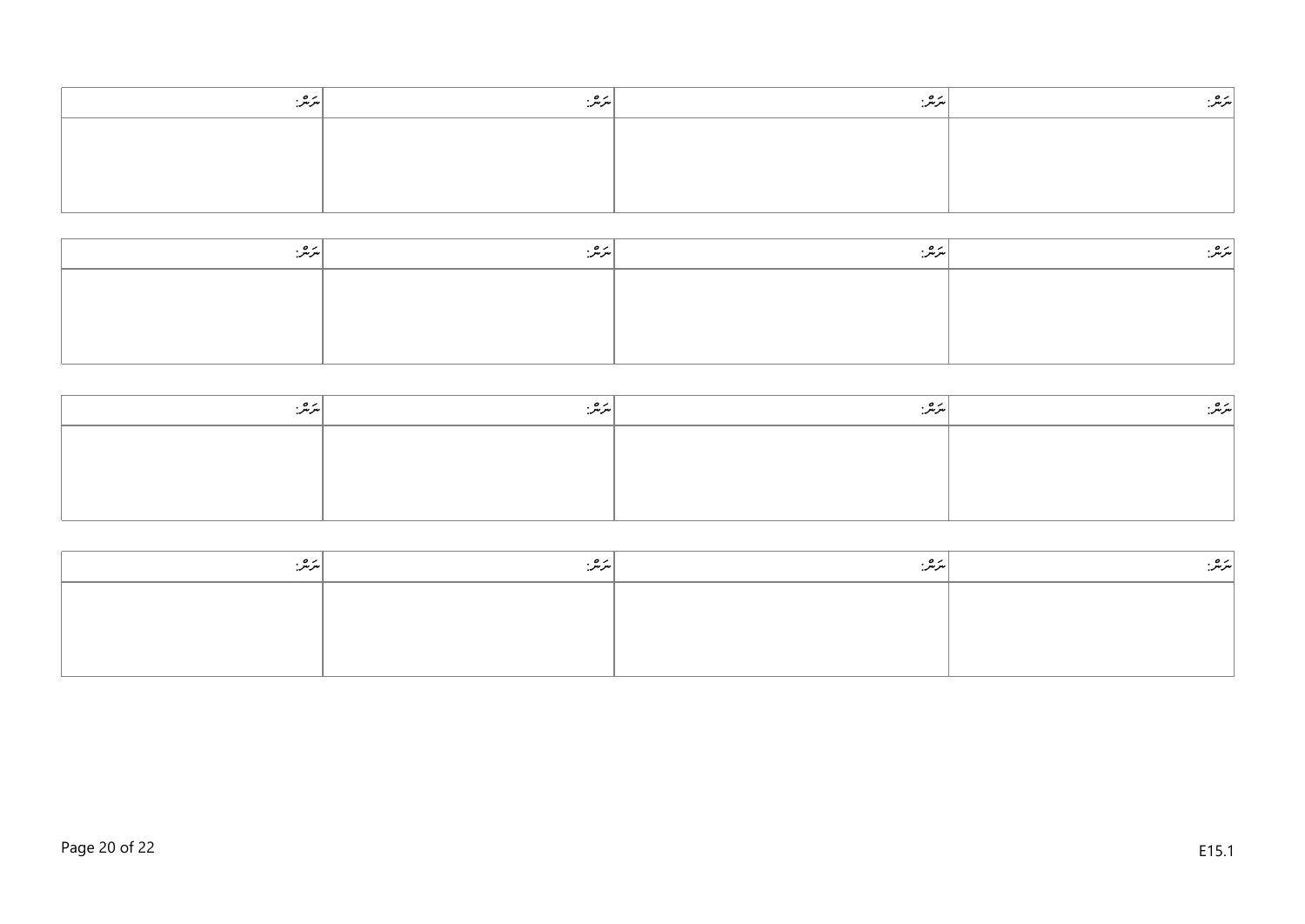| ير هو . | $\overline{\phantom{a}}$ | يرمر | اير هنه. |
|---------|--------------------------|------|----------|
|         |                          |      |          |
|         |                          |      |          |
|         |                          |      |          |

| ىر تىر: | $\circ$ $\sim$<br>" سرسر . | يبرحه | o . |
|---------|----------------------------|-------|-----|
|         |                            |       |     |
|         |                            |       |     |
|         |                            |       |     |

| 'تترنثر: | . .<br>يسمونس. |  |
|----------|----------------|--|
|          |                |  |
|          |                |  |
|          |                |  |

|  | . ه |
|--|-----|
|  |     |
|  |     |
|  |     |